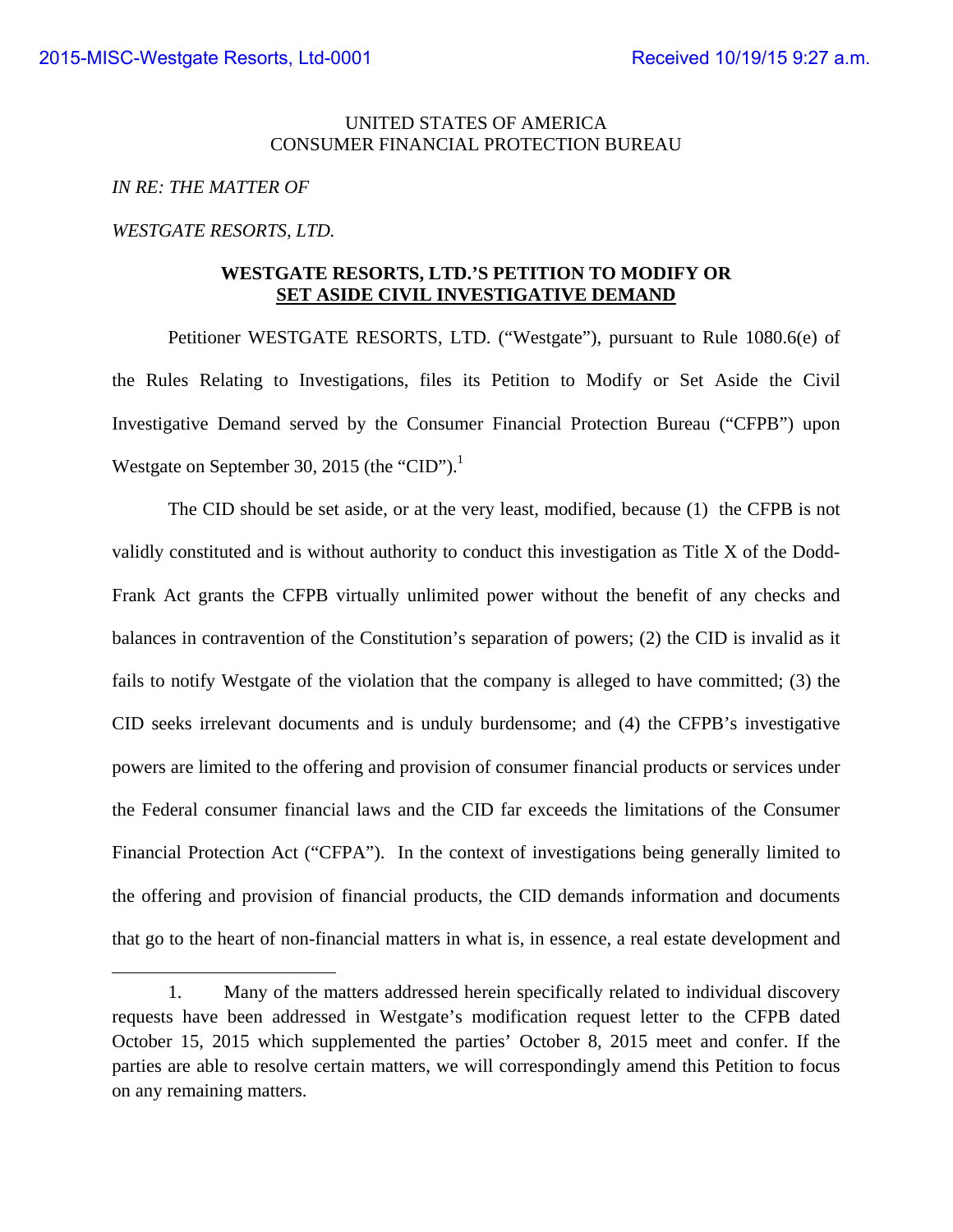management company that develops, markets, sells and operates timeshare resorts, where financing a consumer transaction is merely a piece of a much larger vertically integrated operation.

#### **I. INTRODUCTION AND BACKGROUND**

Westgate is an integrated timeshare and resort company involved in the development, construction, marketing, sale, management and operation of hospitality and resort properties. Westgate owns and operates, among other things, hotel properties, restaurants, retail stores and a travel agency. Notwithstanding its expansive operations, Westgate's primary business is the development and operation of timeshare resorts, of which there are 28 resorts in seven states. Many of Westgate's timeshare resorts were purpose built, which means that Westgate acquired the undeveloped or partially-developed land, and through state-licensed contractors, developed the land and constructed the buildings. Westgate created the legal regime, dictated by the governing state law of the state in which the resort is located, which created the individual timeshare interests that Westgate thereafter marketed and sold. All the while, Westgate operates and manages each of the resort properties.

Westgate is actively involved in all aspects of projects, from initial planning, to development, sales and continued management, to ensure that it markets and sells a branded deeded real estate timeshare interest to its customers, most often families from all over the world who enjoy travel to popular family vacation destination cities. Through state licensed real estate brokers and real estate salespersons engaged by Westgate's sales and marketing arm, Westgate sells a deeded real estate interest to its customers. To do so, Westgate directly extends credit to its customers to finance the timeshare purchases in the form of purchase money mortgages. When Westgate sells a timeshare interest, it uses conveyance, mortgage, disclosure and other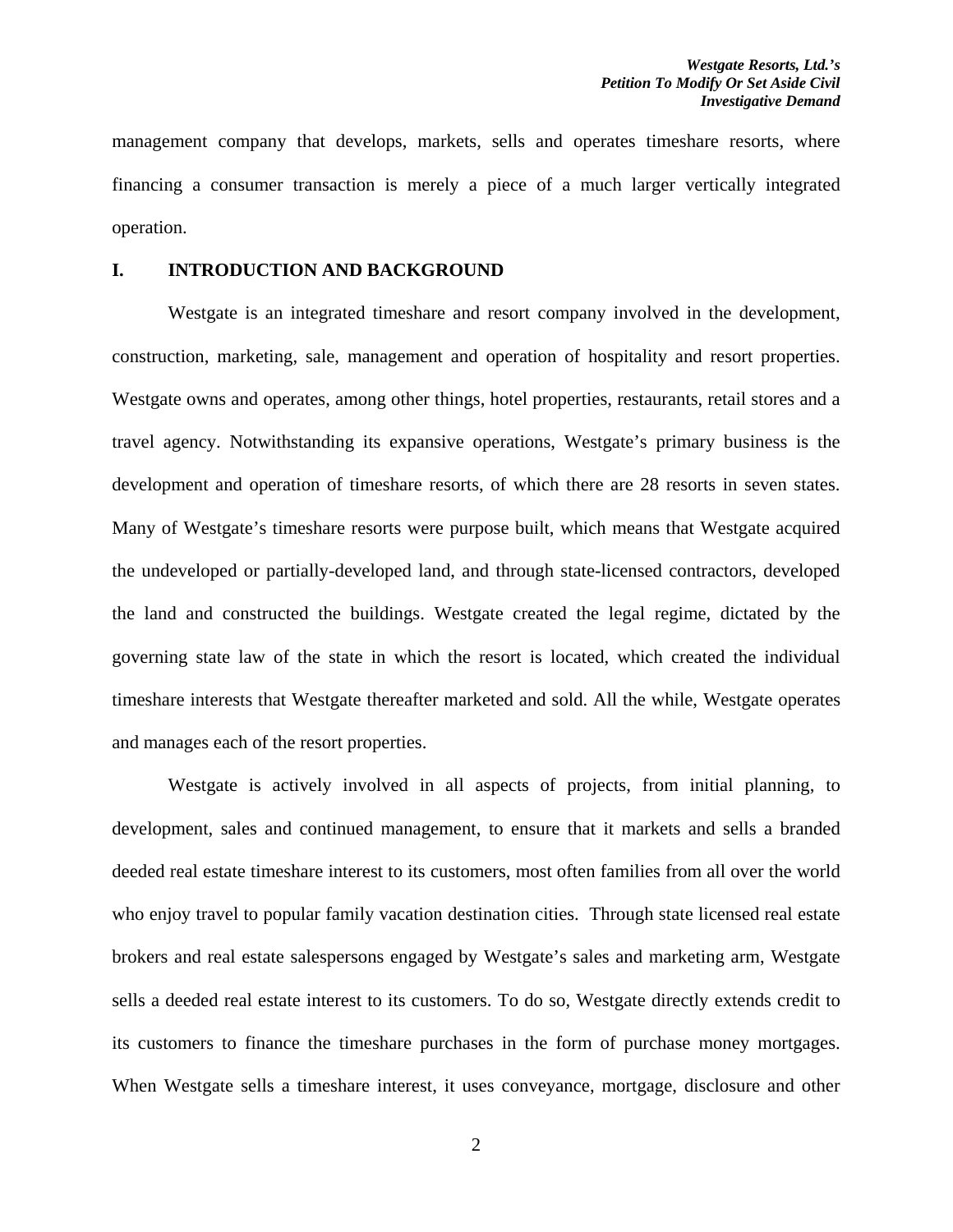documents strictly comporting with all federal consumer laws and, in each instance, approved by the state regulatory agency regulating timeshare development and sale. Indeed, without question, timeshare development and sale is, at the state and local governmental levels, one of this country's most heavily regulated businesses.

Westgate's diversified hospitality operations – licensed in each of the states in which the resorts are located - then manage the resorts in a manner akin to any traditional hospitality operation, operating a network-wide reservations system and managing the resort properties (*e.g.*  front desk, concierge, housekeeping, engineering, room service, *etc.*). Unique to the timeshare component of the operation (vs. traditional hospitality), Westgate collaborates with exchange organizations and services its purchase money mortgages.

It is within the context of the everyday business that the requests set forth in the CID clearly delve into non-financial matters that must be limited. For instance, a consumer who stays at a Westgate resort and is unhappy with the receptionist at check-in, may lodge a complaint with the company, but such complaint theoretically falls within the requests in the CID notwithstanding that the investigative authority of the CFPB is lacking in that non-financial context. And since Westgate has various means of marketing its timeshares, in most cases especially at the stage of simply bringing consumers to a property to take a tour—such marketing would not touch upon any financial aspects of the transaction. That is, the vast majority of marketing occurs when the company rents out any excess inventory so that the consumers can experience staying at a property in which they may be interested later in purchasing an interest. In other instances, Westgate markets directly to current owners who may be interested in owning another timeshare unit or who may have friends who might be interested in touring the facility.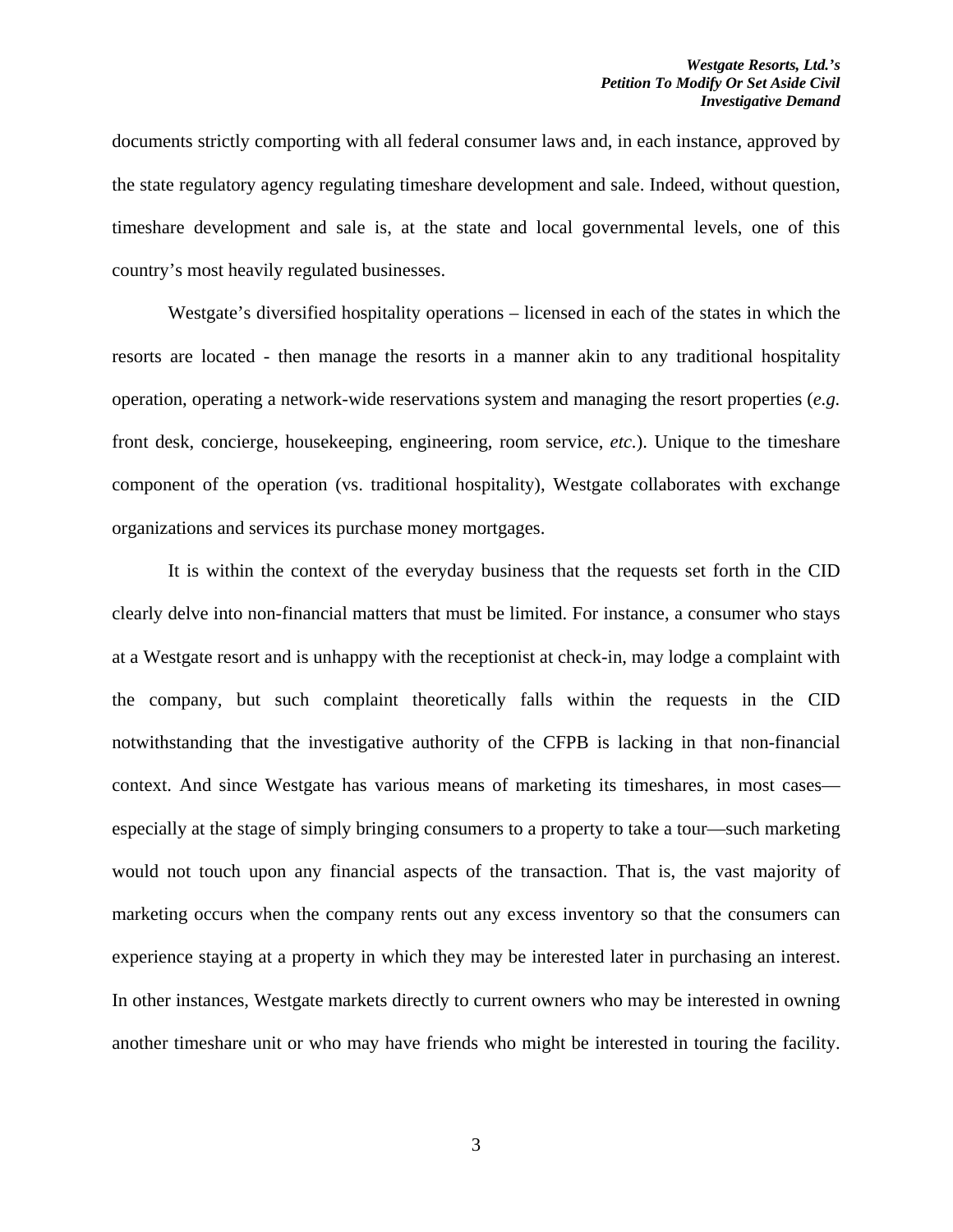After all, such owners have experienced the brand and can make an informed decision and describe their positive experiences to their friends.

Without conceding that the CFPB is constitutionally empowered to conduct this investigation or that the CID properly specifies the violation of the law to which this investigation is directed, Westgate intends to cooperate and provide documents and information relating to the consumer financial services that it provides. While there may be some seeming overlap—especially in providing some context for the transactions—between the financial and non-financial elements of its business, the CFPA clearly separates the two matters.

#### **II. ARGUMENT**

#### **A. Standard For The Enforcement Of An Administrative Subpoena**

Congress has authorized the CFPB to issue CIDs, and the CFPB has implemented its own rules governing the process to be utilized when issuing a  $CID<sup>2</sup>$ . The CFPB's authority, however, is not unbridled and, to be enforceable, a CID must comply with statutory and judicial requirements.<sup>3</sup> Indeed, the federal courts are utilized to police these administrative agencies and prevent them from abusing power, abusing process and otherwise depriving the subjects of such administrative action of their constitutional rights.<sup>4</sup> In *Arthur Young & Co.*, the United States Court of Appeals, District of Columbia Circuit, described the limits imposed by the courts as follows:

<sup>2. 12</sup> U.S.C. § 5562; 12 C.F.R. § 1080, *et seq*.

<sup>3.</sup> *United States v. Markwood*, 48 F.3d 969, 975 (6th Cir. 1995); *United States v. Powell*, 379 U.S. 48, 58 (1964).

<sup>4.</sup> *See, e.g., United States v. Powell*, 379 U.S. 48, 58 (1964) ("it is the court's process which is invoked to enforce the administrative summons and a court may not permit its process to be abused."); *Securities and Exchange Commission v. Arthur Young & Co.*, 584 F.2d 1018, 1028 (D.C. Cir. 1978), *cert. denied*, 439 U.S. 1071 (1979) (". . . so long as the courts retain their power of individual inquiry prior to enforcement of administrative subpoenas, there is relatively little for anyone to fear").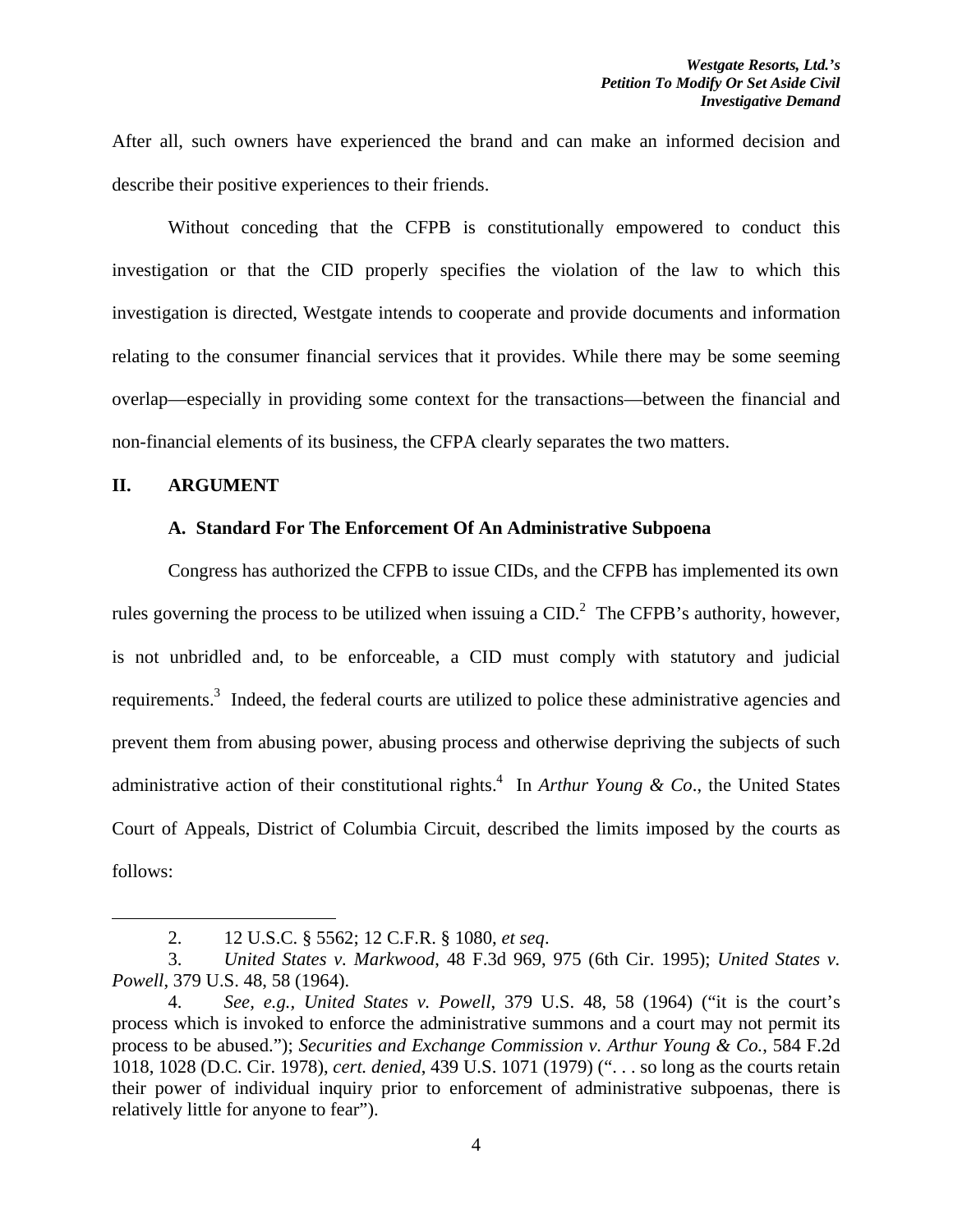There are, of course, limits; to begin with, "a governmental investigation into corporate matters may be of such a sweeping nature and so unrelated to the matter properly under inquiry as to exceed the investigatory power." Moreover, while the statutory powers of federal regulatory agencies to investigate have traditionally been extensive, . . . "the Fourth Amendment requires that the subpoena be sufficiently limited in scope, relevant in purpose, and specific in directive so that compliance will not be unreasonably burdensome." The federal courts stand guard, of course, against abuses of their subpoena-enforcement processes but constitutional mandates aside, "'(t)he gist of the protection is in the requirement, expressed in terms, that the disclosure sought shall not be unreasonable.'" Resultantly, it has long been clear that "it is sufficient if the inquiry is within the authority of the agency, the demand is not too indefinite and the information sought is reasonably relevant."<sup>5</sup>

Administrative agencies must not only demonstrate that the subpoena or investigation is

within the scope of its authority, that the information sought relates to the scope and subject of

the investigation, and that the agency acts reasonably and follows its own rules, <sup>6</sup> but also that any

such agency—including the CFPB—cannot abuse its powers or process and cannot issue

subpoenas which impose an undue burden upon the recipient.<sup>7</sup> Similarly, administrative

<sup>5. 584</sup> F.2d 1018, 1023-24 (D.C. Cir. 1978); *see also United States v. Morton Salt Co.*, 338 U.S. 632, 652 (1950) ("a governmental investigation into corporate matters may be of such a sweeping nature and so unrelated to the matter properly under inquiry as to exceed the investigatory power."); *See v. City of Seattle*, 387 U.S. 541 (1967); *Oklahoma Press Publishing Co. v. Walling*, 327 U.S. 186 (1946); *Powell*, 379 U.S. at 58; *Major League Baseball v. Crist*, 331 F.3d 1177 (11th Cir. 2003) ("[t]he Fourth Amendment has been held to limit the scope of investigatory power exercised by federal and state agencies[]" and ". . . investigations premised solely upon *legal* activity are the very type of "fishing expeditions" that were the target of Justice Holmes's assault in *American Tobacco*").

<sup>6.</sup> *See Securities and Exchange Comm'n v. Blackfoot Bituminous, Inc.*, 622 F.2d 512, 514 (10th Cir. 1980) ("[t]o obtain judicial enforcement of an administrative subpoena, an agency must show that the inquiry is not too indefinite, is reasonably relevant to an investigation which the agency has the authority to conduct, and all administrative prerequisites have been met.") *quoting Morton Salt Co.*, 338 U.S. 632.

<sup>7.</sup> *See, e.g., Arthur Young & Co.*, 584 F.2d at 1023-24, 1028, 1031; *RNR Enterprises, Inc. v. S.E.C.*, 122 F.3d 93, 97 (2nd Cir. 1997) (finding that even if the administrative agency satisfies its burden of proof for enforcement, the party opposing enforcement may show that "the subpoena is 'unreasonabl[e]' or was issued in bad faith or for an 'improper purpose,' or that compliance would be 'unnecessarily burdensome.'"); *Federal Trade Comm'n v. Invention Submission Corp.*, 965 F.2d 1086, 1092 (D.C. Cir. 1992) (finding that a party may prevail in an enforcement proceeding if it makes "an adequate showing that the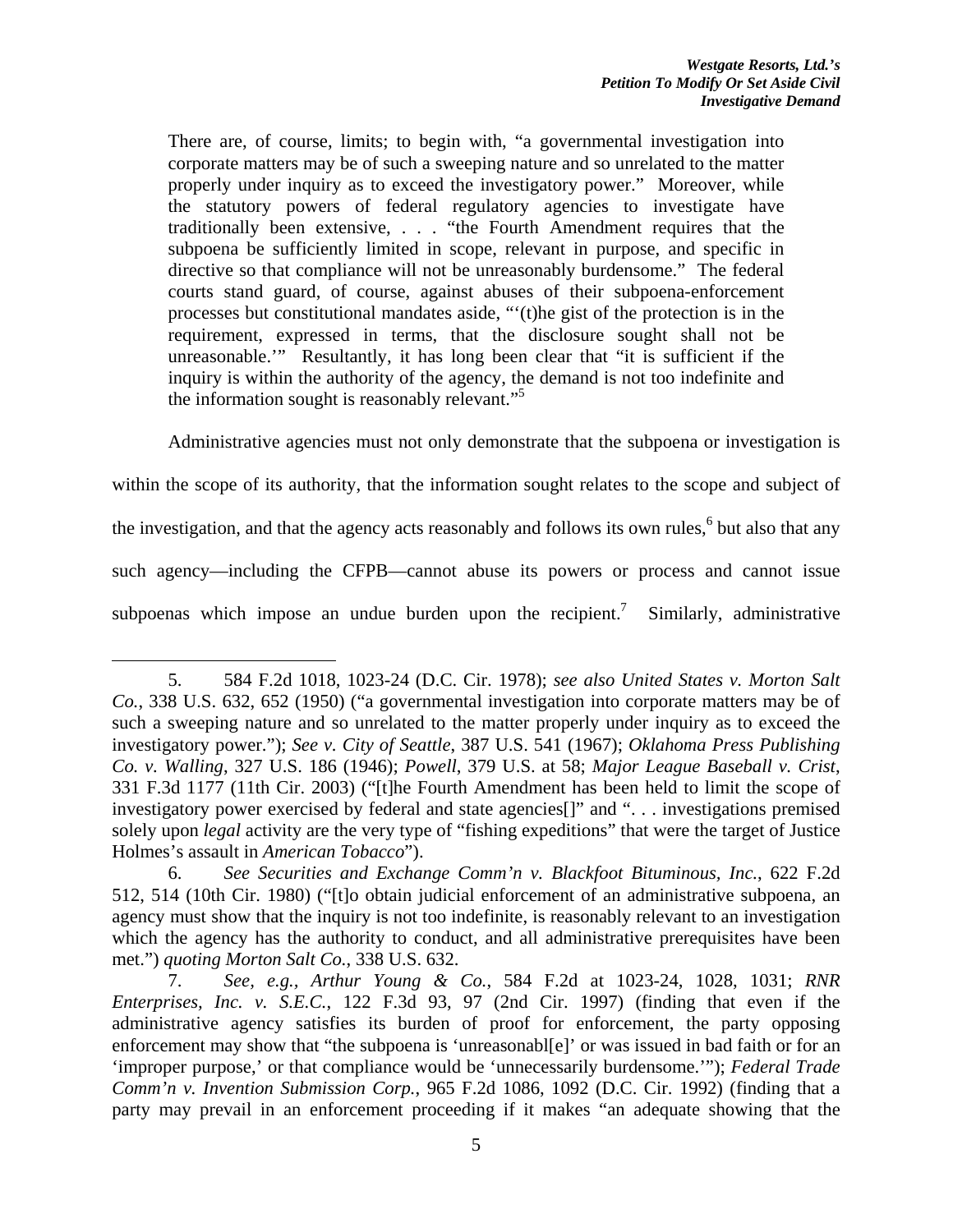agencies may not use their subpoena powers to engage in fishing expeditions.<sup>8</sup> "Anyone who respects the spirit as well as the letter of the Fourth Amendment would be loath to believe that Congress intended to authorize one of its subordinate agencies to sweep all our traditions into the fire and to direct fishing expeditions into private papers on the *possibility* that they may disclose evidence of crime."<sup>9</sup> Indeed, *an administrative subpoena should be based upon "a realistic expectation rather than an idle hope that something may be discovered."*10

**B. The CFPB is not Validly Constituted and is Without the Authority to Investigate Westgate as Title X of the Dodd-Frank Act Authorizes Virtually Unlimited Power to the CFPB Without the Benefit of Any Checks and Balances in Contravention of the Constitution's Separation of Powers.** 

If its creation fails constitutional muster, the CFPB has no authority to conduct this

investigation. The Dodd-Frank Act was enacted in 2010 in response to the housing crisis and

economic recession. The President in a press release stated that "we passed financial reform a

year ago. It was a common-sense law . . . . it put in place the stronger -- the strongest consumer

protections in history."<sup>11</sup> The President accurately described the Dodd-Frank Act as creating an

exceedingly strong agency, but the Act is anything but commonsensical.

<u> 1989 - Johann Stein, marwolaethau a gweledydd a ganlad y ganlad y ganlad y ganlad y ganlad y ganlad y ganlad</u>

agency is acting in bad faith or for an improper purpose, such as harassment."); *see also See In Re PHH Corporation*, 2012-MISC-PHH Corp-0001, Decision And Order On PHH Corporation's Petition To Modify Or Set Aside Civil Investigative Demand at p. 5 (the "PHH Order").

<sup>8.</sup> *See, e.g., Peters v. U.S.*, 853 F.2d 692, 700 (9th Cir. 1988) ("an administrative subpoena thus may not be so broad so as to be in the nature of a 'fishing expedition'"); *Federal Deposit Ins. Corp. v. Garner*, 126 F.3d 1138 (1997).

<sup>9.</sup> *Federal Trade Comm'n v. American Tobacco Co.*, 264 U.S. 298, 305-06, J. Holmes Dissent (1924) (emphasis added).

<sup>10.</sup> *Equal Employment Opportunity Comm'n v. United Air Lines, Inc.*, 287 F.3d 643,653 (7th Cir. 2002).

<sup>11.</sup> Press Release, White House Office of the Press Secretary, Remarks by the President in Nominating Richard Cordray as Director of the Consumer Financial Protection Bureau (July 18, 2011), *available at*: http://www.whitehouse.gov/the-pressoffice/2011/07/18/remarks-president-nominating-richard-cordray-director-consumer-financial (last visited Oct. 12, 2015).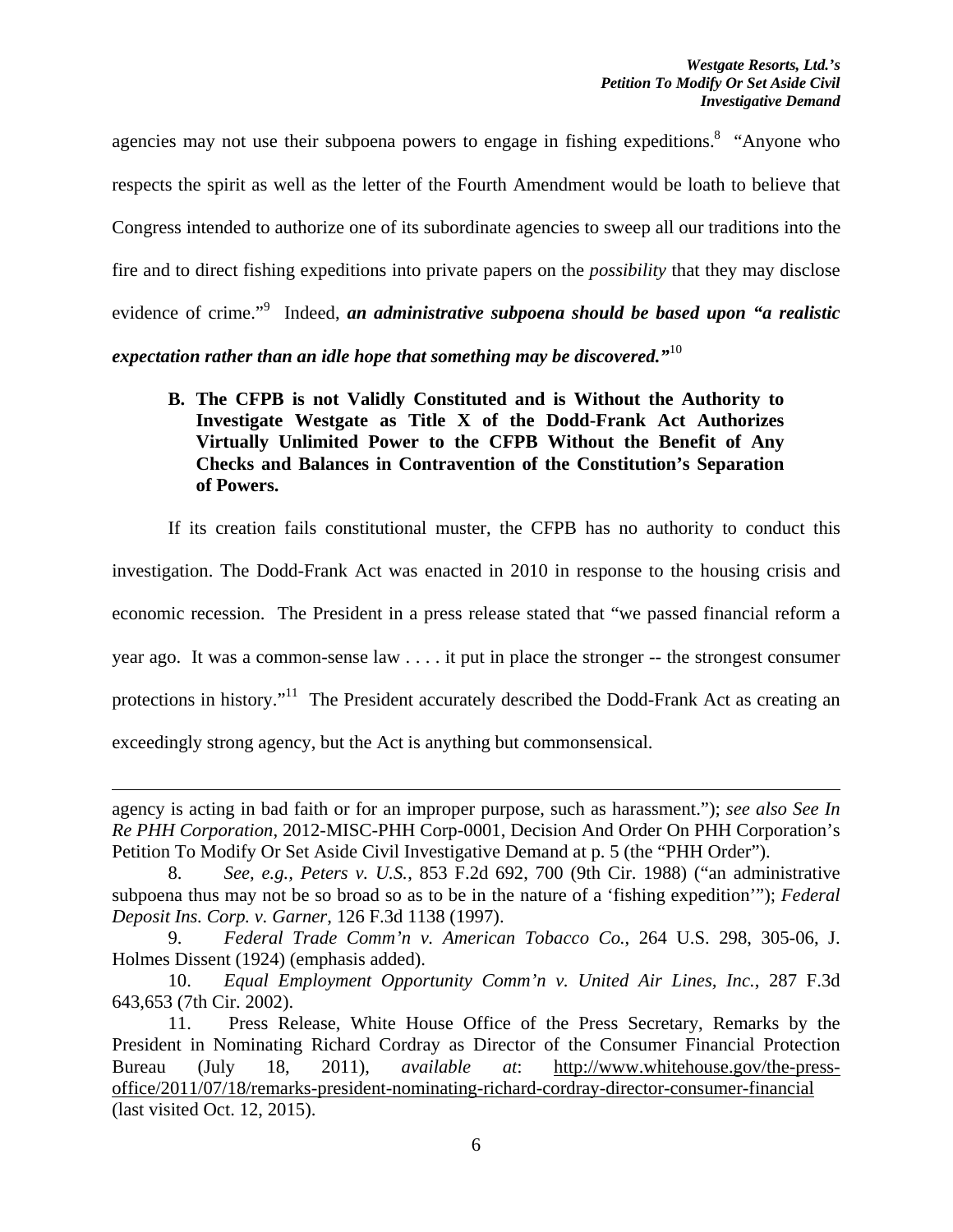Title X of the Dodd-Frank Act ("Title X") provides sweeping power to the CFPB Director to regulate financial and nonfinancial banking institutions under the auspices of supporting consumer protection. The vast and virtually limitless power, however, violates the Framer's careful construction of the Constitution's separation of powers, which would normally limit the agency's use of that power.

Once the CFPB Director is appointed by the President with the "advice and consent of the Senate," he may only be removed by the President for "inefficiency, neglect of duty, or malfeasance in office."<sup>12</sup> If the President believes that the CFPB Director has acted improperly, the President may not be able to remove the Director unless the action is so unreasonable as to satisfy the high "for cause" standard. While it is constitutionally permissible for the tenure of an appointed official to be protected by a "for cause" requirement for removal, $^{13}$  such insulation from accountability violates the separation of powers when combined with other provisions further isolating the officials from oversight. For example, two levels of "for cause" insulation, where one official can only be removed for cause by another official who in turn can only be removed for cause by the President, gives the official too much protection from accountability to the President and is therefore impermissible.<sup>14</sup> Here, there are also multiple provisions insulating the Director for accountability or permitting the Director to act independently of any oversight or institutional constraint.

The Director's unconstitutional freedom from accountability is compounded because Congress has no authority to impose financial constraints on the CFPB. The Act authorizes the

<sup>12. 12</sup> U.S.C.A. § 5491 (West).

<sup>13.</sup> *Humphrey's Executor v. United States,* 295 U.S. 602 (1935).

<sup>14.</sup> *Free Enterprise Fund v. Public Company Acctg. Oversight Bd.,* 130 S.Ct. 3138 (2010) (considering portions of the Sarbanes-Oxley Act).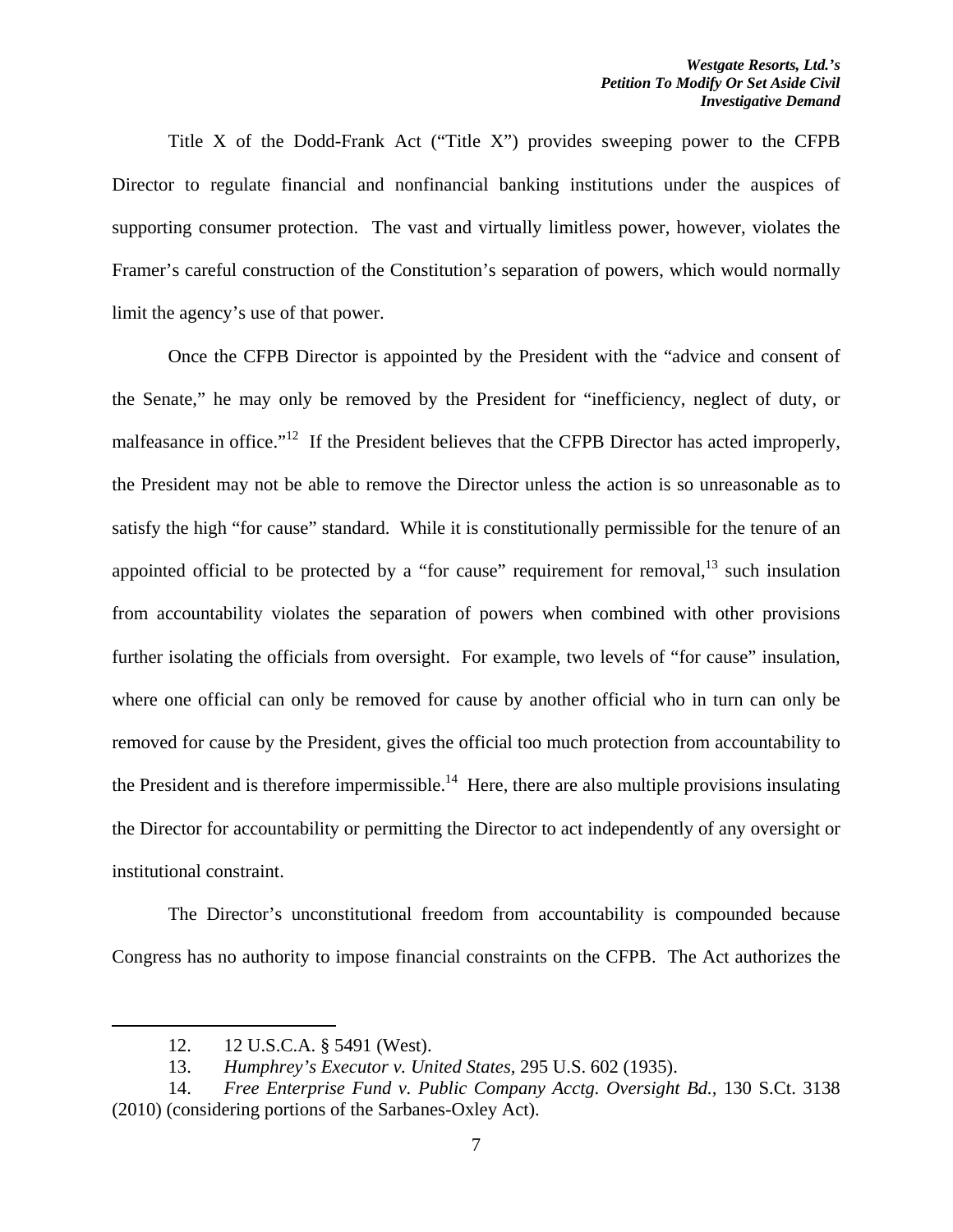CFPB to fund itself by simply requisitioning funds from the Federal Reserve Board.<sup>15</sup> The Federal Reserve Board must honor the requisition, and the CFPB is also completely insulated from the Federal Reserve's supervision and control.<sup>16</sup> Moreover, Title X explicitly prohibits the House and Senate Appropriations Committee from even attempting to review the CFPB's selfimposed budget.<sup>17</sup> The ability to control an agency's purse strings is an important check and balance. Even the dissent in *Free Enterprise* noted that control of the budget imparts control of the office.<sup>18</sup> The CFPB and its Director pose the converse case. Without any budgetary control, the Director's lack of accountability is compounded, to the point of unconstitutionality.

The CFPB is headed by a single Director who, once approved by the Senate, receives tenure protection and a five-year fixed term.<sup>19</sup> Independent regulatory agencies like the CFPB are typically headed by a multi-member commission whose members serve for fixed terms. That is the structure of the Federal Deposit Insurance Corporation, the Federal Reserve System, the

19. 12 U.S.C.A. § 5491 (West).

<sup>15. 12</sup> U.S.C.A. § 5497 (West) ("Each year (or quarter of such year), beginning on the designated transfer date, and each quarter thereafter, the Board of Governors shall transfer to the Bureau from the combined earnings of the Federal Reserve System, the amount determined by the Director to be reasonably necessary to carry out the authorities of the Bureau under Federal consumer financial law . . . .").

<sup>16. 12</sup> U.S.C.A. § 5492 (West) ("Notwithstanding the authorities granted to the Board of Governors under the Federal Reserve Act, the Board of Governors may not--(A) intervene in any matter or proceeding before the Director, including examinations or enforcement actions, unless otherwise specifically provided by law; (B) appoint, direct, or remove any officer or employee of the Bureau; or (C) merge or consolidate the Bureau, or any of the functions or responsibilities of the Bureau, with any division or office of the Board of Governors or the Federal reserve banks.").

<sup>17. 12</sup> U.S.C.A. § 5497 (West) ("Notwithstanding any other provision in this subchapter, the funds derived from the Federal Reserve System pursuant to this subsection shall not be subject to review by the Committees on Appropriations of the House of Representatives and the Senate.")

<sup>18.</sup> *Free Enterprise,* 130 S.Ct. at 3170, 3173. The majority also recognized the effect of financial control, but considered it too cumbersome to be an effective restraint so as to preserve the constitutionality of that portion of the statute. *Id.* at 3158, 3159.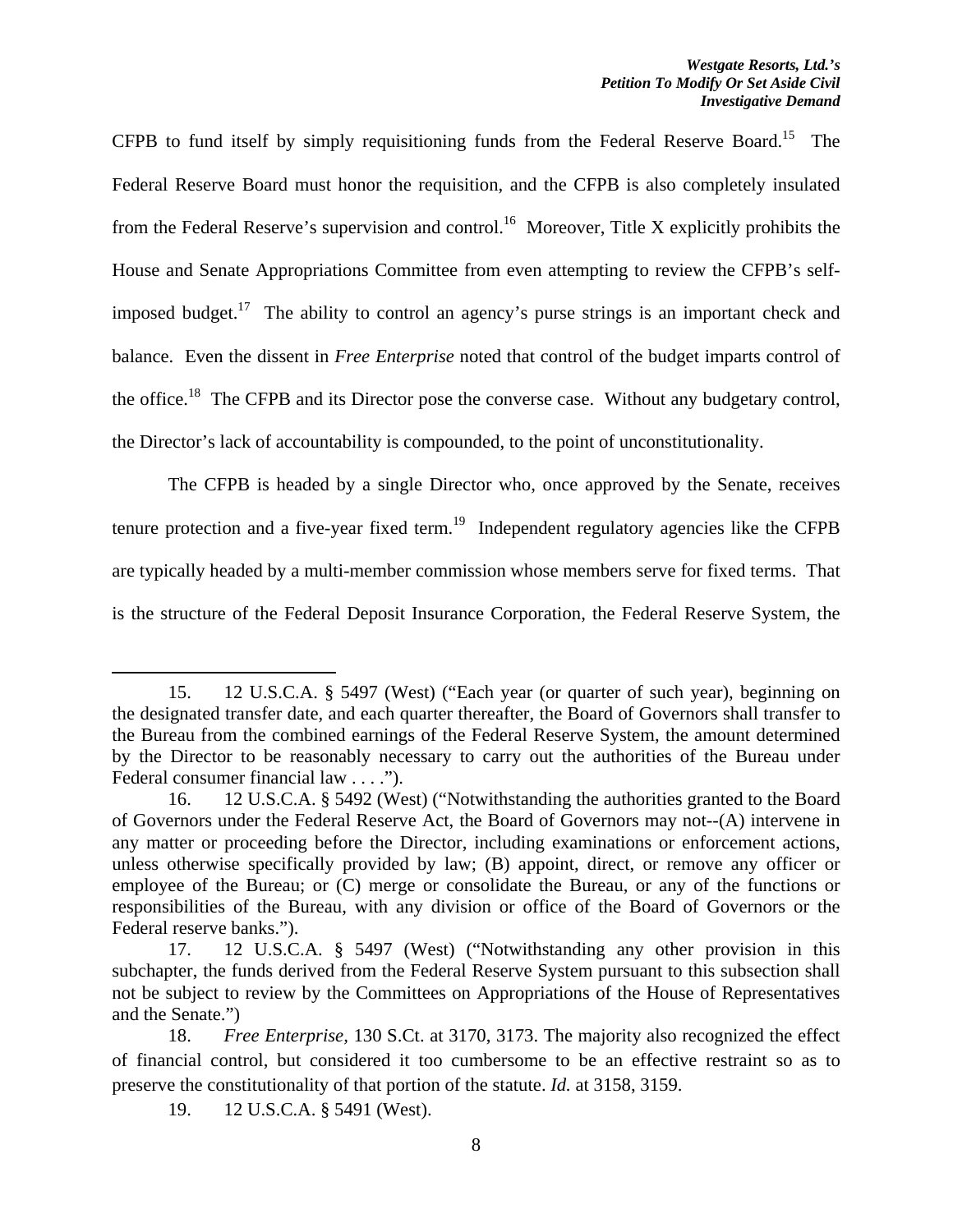National Credit Union Administration, the Federal Trade Commission, the Securities and Exchange Commission, the Commodity Futures Trading Commission, the Federal Communications Commission, and numerous other agencies.<sup>20</sup> Unlike some other agencies, the CFPB is not subject to annual congressional appropriations,<sup>21</sup> and its regulations are not subject to stringent interagency review by the Office of Information and Regulatory Affairs within the Office of Management and Budget.<sup>22</sup> These structural differences allow the CFPB to regulate consumer financial products and services with free reign.

Title X grants the CFPB broad authority to regulate and investigate consumer financial product and service firms, including nonfinancial banking institutions. Significantly, while "unfair" and "deceptive" practices have been defined and interpreted for years by the  $\text{FTC}$ <sup>23</sup> to guide the CFPB rulemaking on these two terms, the CFPB will have sole discretion to interpret the "abusive" standard without any legislatively enacted limits.<sup>24</sup> Contrary to the purpose of Title X, it does not provide any transparency or certainty to institutions such as Westgate because the agency is subject to no effective checks or balances by other branches of government. This is significant, because all of the important powers of the CFPB are vested in the Director, without the moderating influence of other officials on the decision of the CFPB, as is the case with other

<sup>20.</sup> *See* Staff of H.R. Comm. on Oversight and Gov't Reform, 112<sup>th</sup> Cong., The Consumer Financial Protection Bureau's Threat to Credit Access in the United States*, available at* http://oversight.house.gov/wp-content/uploads/2012/12/Access-to-Credit-Report-12.14.12.pdf (last visited October 12, 2015).

<sup>21. 12</sup> U.S.C. § 5491 (West).

<sup>22.</sup> *See* Curtis W. Copeland, Cong. Research Serv., *The Dodd-Frank Wall Street Reform and Consumer Protection Act: Regulations to be Issued by the Consumer Financial Protection Bureau* 15 (Aug. 25, 2010).

<sup>23.</sup> FTC, Policy Statement on Deception (Oct. 14, 1983), appended to *Cliffdale Associates, Inc.*, 103 F.T.C. 110, 174 (1984), and available at: http://www.ftc.gov/bcp/policystmt/ad-decept.htm (last visited October 13, 2015).

<sup>24. 12</sup> U.S.C.A. § 5511 (West).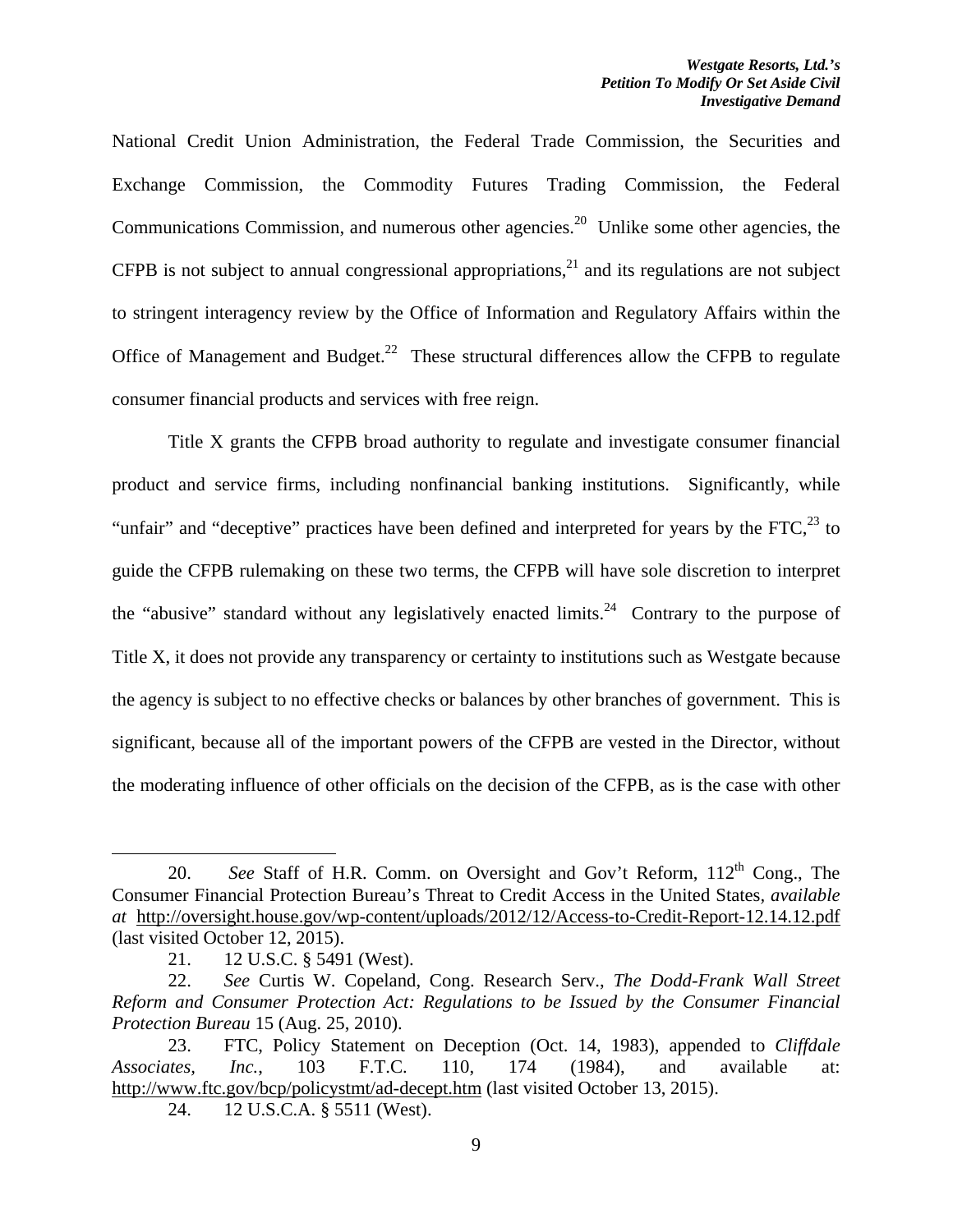administrative agencies.<sup>25</sup> Furthermore, the judicial branch's oversight is also reduced because Title X requires courts to grant the same deference to the CFPB's interpretation of consumer financial laws that they would "if the [CFPB] were the only agency authorized to apply, enforce, interpret, or administer the provisions of such Federal consumer financial law.<sup> $26$ </sup> In effect, the Director is permitted to define the critical standards virtually by fiat.

In sum, since Title X effectively removes any possibility of an appropriate check and balance on the CFPB, it violates the Framers' carefully constructed separation of powers and should therefore be declared unconstitutional. "These circumstances have created the conditions for the CFPB to become a run-away financial regulator that is poised to add uncertainty and illiquidity to domestic credit markets."<sup>27</sup> Stated differently, Title X delegates so much of the executive and legislative power to a single, unelected, tenured individual, who is for various reasons unaccountable for his or her actions, that the checks and balances of the separation of powers are eliminated. "The diffusion of power [to unaccountable officers] carries with it a diffusion of accountability<sup>"28</sup> in violation of constitutional provisions vesting power in politically accountable persons. Whatever may have been the motivation for ceding so much authority to the Director, it cannot pass constitutional muster.

> Some truths are so basic that, like the air around us, they are easily overlooked. Much of the Constitution is concerned with setting

<sup>25.</sup> *See* Staff of H.R. Comm. on Oversight and Gov't Reform, 112th Cong., The Consumer Financial Protection Bureau's Threat to Credit Access in the United States*,* at pp. 5-6 *available at* http://oversight.house.gov/wp-content/uploads/2012/12/Access-to-Credit-Report-12.14.12.pdf (last visited October 13, 2015).

<sup>26. 12</sup> U.S.C.A. § 5512(b)(4)(B) (West)

<sup>27.</sup> *See* Staff of H.R. Comm. on Oversight and Gov't Reform, 112<sup>th</sup> Cong., The Consumer Financial Protection Bureau's Threat to Credit Access in the United States*,* at p. 1, *available at* http://oversight.house.gov/wp-content/uploads/2012/12/Access-to-Credit-Report-12.14.12.pdf (last visited October 13, 2015).

<sup>28.</sup> *Free Enterprises,* 130 S.Ct. at 3155.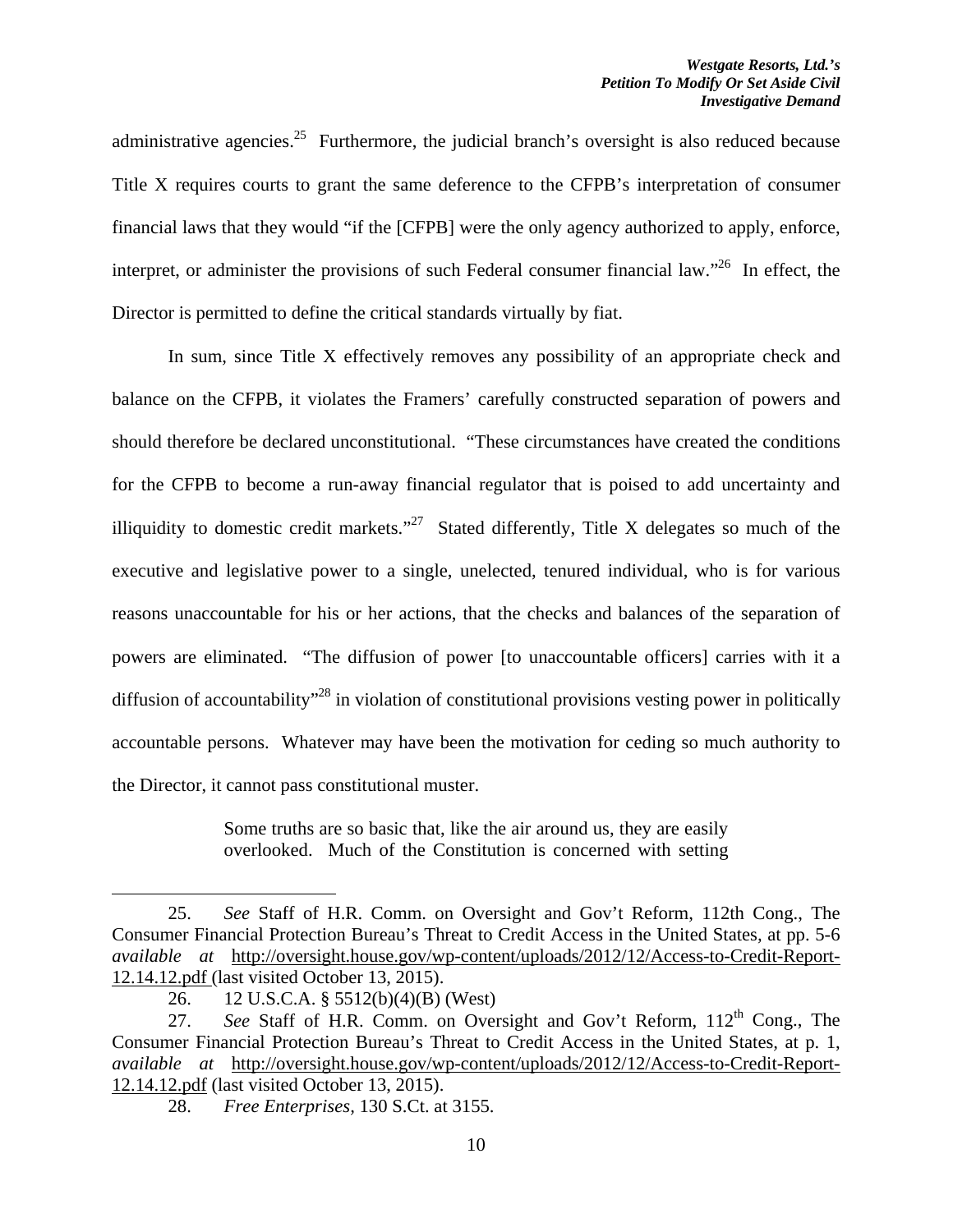forth the form of our government, and the courts have traditionally invalidated measures deviating from that form. The result may appear "formalistic" in a given case to partisans of the measure at issue, because such measures are typically the product of the era's perceived necessity. But the Constitution protects us from our own best intentions: It divides power among sovereigns and among branches of government precisely so that we may resist the temptation to concentrate power in one location as an expedient solution to the crisis of the day. $^{29}$ 

Most recently, the District of Columbia Circuit Court reopened the constitutional arguments addressed above in *State National Bank*, noting in a July 2015 Order that, "the Bank has standing to challenge the constitutionality of the Consumer Financial Protection Bureau, and that claim is ripe. We therefore reverse the judgment of the District Court on that claim and remand for it to consider in the first instance the Bank's constitutional challenge to the Bureau."*<sup>30</sup>* The CFPB's existence will be scrutinized in the *State National Bank* case. An adverse decision, when final, will potentially prospectively dissolve the Bureau and retrospectively invalidate, *inter alia*, the CID here. Until this threshold issue is decided, the CID should be held in abeyance and these proceeding adjourned.

# **C. The CFPB Has Failed To Notify Westgate Of The Alleged Violation of Law.**

Section 1080.5 provides:

Any person compelled to furnish documentary material, tangible things, written reports or answers to questions, oral testimony, or any combination of such material, answers, or testimony to the Bureau *shall be advised of the nature of the conduct constituting the alleged violation that is under investigation and the provisions of law applicable to such violation.31*

<sup>29.</sup> *New York v. United States,* 505 U.S. 144, 187 (1992).

<sup>30.</sup> *State Nat. Bank of Big Spring v. Lew*, 795 F.3d 48, 57 (D.C. Cir. 2015).

<sup>31. 12</sup> C.F.R. § 1080.5.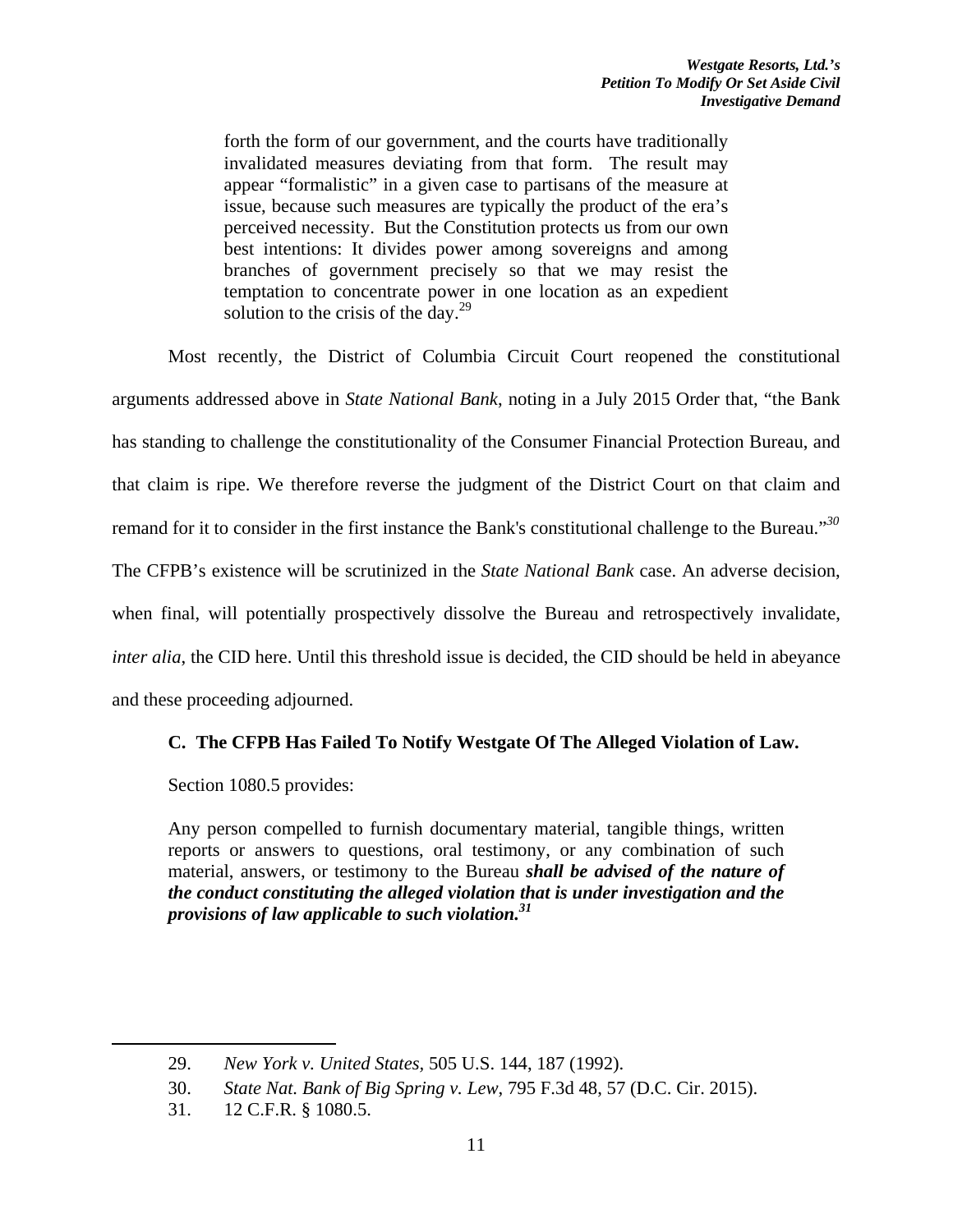A similar provision is contained within Section 1052(c)(2) of the Dodd-Frank Act, requiring any

CID to "state the nature of the conduct constituting the violation which is under investigation."<sup>32</sup>

The CID does not contain a proper "notification of purpose." Despite the requirement of the Dodd-Frank Act and the CFPB's own Rules, the CID simply states that:

The purpose of this investigation is to determine whether persons involved in the sale and financing of timeshares have engaged in, or are engaging in, acts or practices in violation of Sections 1031 and 1036 of the Dodd-Frank Wall Street Reform and Consumer Financial Protection Act, 12 U.S.C. §§ 5531 and 5536, the Fair Debt Collection Practices Act, 15 U.S.C. §§ 1692, et seq., the Electronic Funds Transfer Act, 15 U.S.C. § 1693 et seq., the Fair Credit Billing Act (FCBA), 15 U.S.C 1666 et seq., their implementing regulations, or any other Federal consumer financial law. The investigation also seeks to determine whether the Bureau action to obtain legal or equitable relief would be in the public interest.<sup>33</sup>

The foregoing hardly advises Westgate of the nature of conduct constituting the alleged violation. Rather, it merely enumerates the potential legal bases for unspecified claims that could theoretically be asserted against nearly any lender or creditor.

While an administrative agency has the power to conduct investigations and issue subpoenas, its power has limits. The CFPB must comply with the law and the constitutional framework upon which this Country is based. The recipient of the subpoena is entitled to due process, which includes, among other things, the right to know the charges being made against him.<sup>34</sup> The "charge requirement evidences Congress' desire to prevent the [CFPB] from exercising unconstrained investigative authority.<sup>35</sup> The very purpose of this requirement is to reign in the CFPB's authority and prevent fishing expeditions that would otherwise deprive the

<sup>32. 12</sup> U.S.C. § 5562(c).

<sup>33.</sup> *See* CID at cover page.

<sup>34.</sup> *Equal Employment Opportunity Comm'n v. Maryland Cup Corp.*, 785 F.2d 471, 475 (4th Cir. 1986) ("the issuing agency must make a threshold showing that . . . *the agency has satisfied statutory requirements of due process*, . . . .").

<sup>35.</sup> *Equal Employment Opportunity Comm'n v. United Air Lines, Inc.*, 287 F.3d 643,652 (7th Cir. 2002).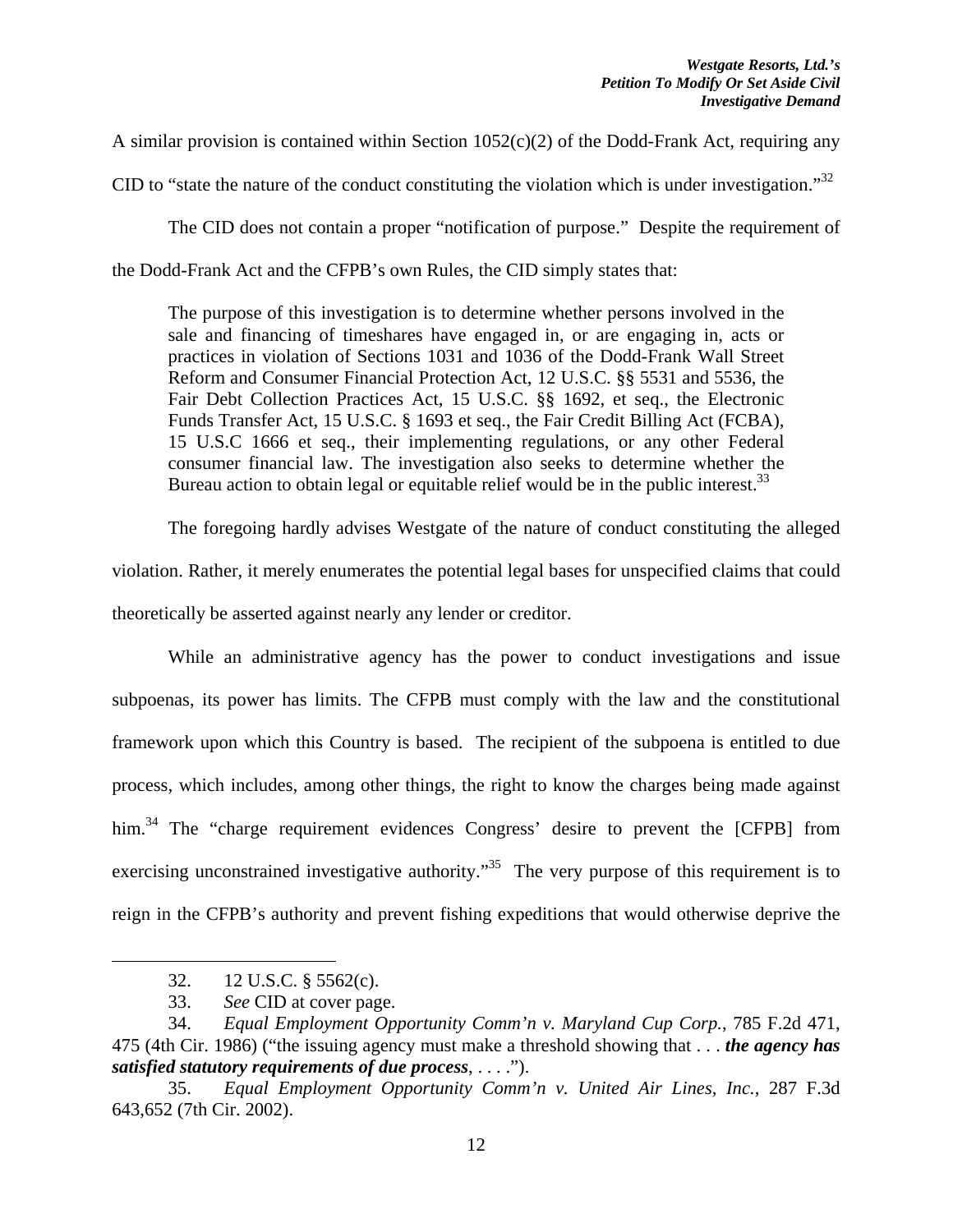CID recipient, such as Westgate, of its constitutional rights.<sup>36</sup> The "investigative function, in searching out violations with a view to securing enforcement of the Act, is essentially the same as the grand jury's, or the court's in issuing other pretrial orders for the discovery of evidence, and is governed by the same limitations. These are that he shall not act arbitrarily or in excess of his statutory authority, but this does not mean that his inquiry must be 'limited  $\dots$  by  $\dots$ forecasts of the probable result of the investigation  $\ldots$ ."<sup>37</sup> According to the United States Supreme Court, "[p]ersons from whom he seeks relevant information are not required to submit to his demand, if in any respect it is unreasonable or overreaches the authority Congress has given."<sup>38</sup>

Without a proper notification of purpose, the CID fails. Not only does it constitute a violation of the CFPB's own rules and practices, but it clearly constitutes an abuse of process and, in fact, deprives Westgate of its fundamental right to due process of law in that Westgate has no notice of the claims being made against it. This is not a case like *Material Handling Institute, Inc.*, where "there could be no doubt that the [subject] understood what conduct was under investigation" after "a two-year history of correspondence and telephone conversations as well as one other CID, all of which sought information concerning the anticompetitive effects of the Institute's restrictive membership practices."  $39$  Here, there is doubt about the alleged conduct given the total absence of any communication that may have otherwise put Westgate on notice of what the CFPB's concerns are as they relate to Westgate. Westgate is, in fact, very much in doubt as to its alleged violative conduct and very much doubts that the CFPB has any

<sup>36.</sup> *Id*. at 653; *see also Major League Baseball*, 331 F.3d at 1189 (invalidating a subpoena where the Attorney General failed to show that there was an alleged violation of law and the purported conduct was legal).

<sup>37.</sup> *Oklahoma Press Pub. Co.*, 327 U.S. at 217.

<sup>38</sup> *Id*.

<sup>39.</sup> *Material Handling Institute, Inc. v. McLaren*, 426 F.2d 90, 92 (3d Cir. 1970).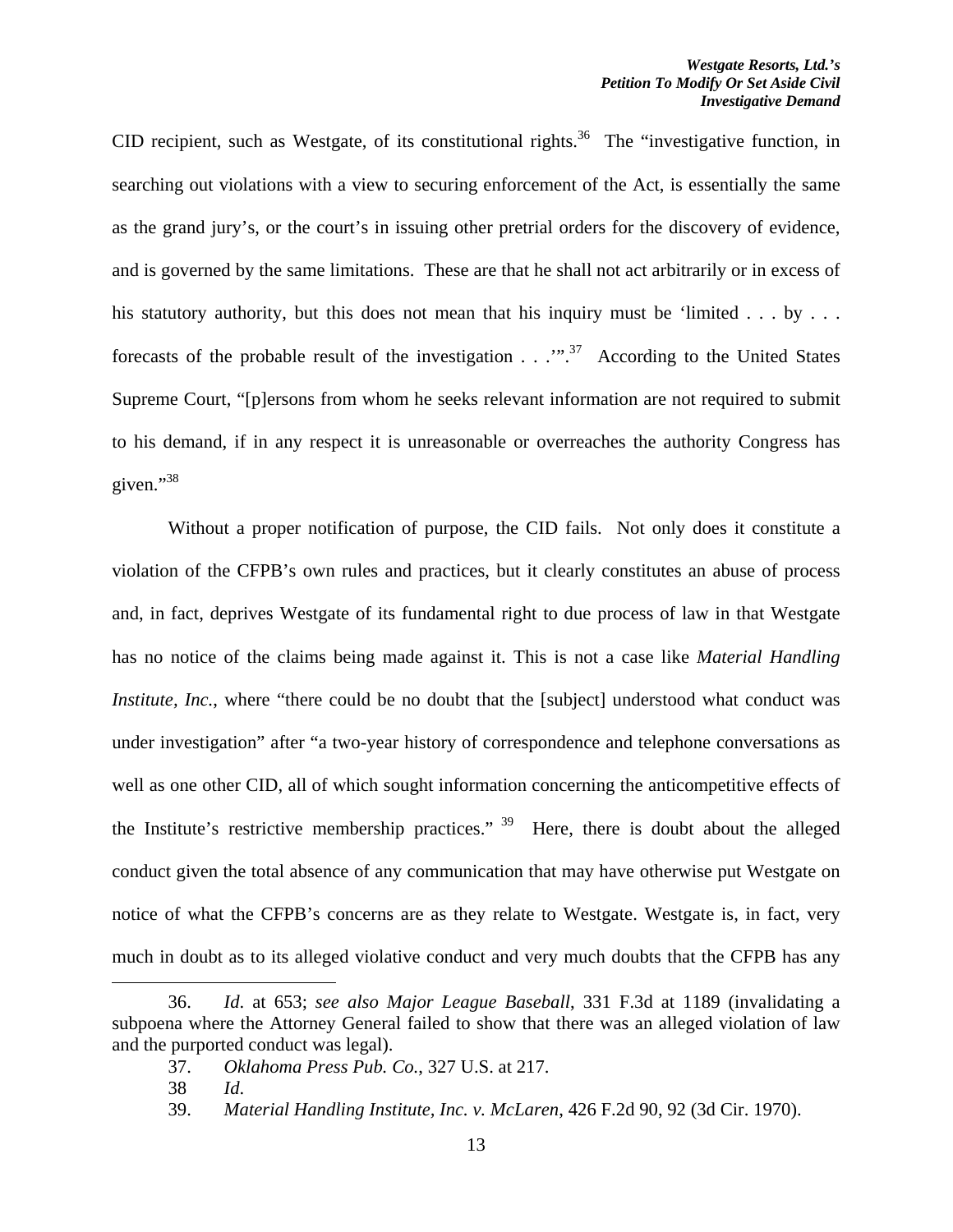authority to investigate most of Westgate's business. As such, the CID should be set aside or, at the very least, modified, to provide Westgate with proper notice of the alleged violation and the conduct Westgate has supposedly engaged in which constitutes such a violation.

# **D. The CID Seeks Irrelevant Documents And Information, Is Unduly Burdensome And Constitutes An Abuse Of Process.40**

 The Administrative Procedure Act was framed against a background of rapid expansion of the administrative process as a check upon administrators whose zeal might otherwise have carried them to excesses not contemplated in legislation creating their offices. "It created safeguards . . . against arbitrary official encroachment on private rights.<sup> $341$ </sup> While Congress has endowed the CFPB with broad power to conduct investigations, there are limits to what the agency may demand. A government's investigation into corporate matters, for example, may not be of such "a sweeping nature and so unrelated to the matter properly under inquiry as to exceed the investigatory power."<sup>42</sup>

In *See*<sup>43</sup>, the United States Supreme Court articulated the constitutional requisites for enforceable administrative subpoenas. When an administrative agency subpoenas corporate books or records, the subpoena must be "sufficiently limited in scope, relevant in purpose, and specific in directive so that compliance will not be unreasonably burdensome.<sup>"44</sup> The

<sup>40.</sup> On October 15, 2015, Westgate submitted a Letter Request for Modification of a number of aspects of the CID. To the extent that the CFPB agrees to the modifications Westgate has requested, those matters also addressed in this Section D can be deemed moot.

<sup>41.</sup> *Morton Salt Co*., 338 U.S. at 644.

<sup>42.</sup> *Id*.

<sup>43. 387</sup> U.S. 541.

<sup>44.</sup> *Id*. at 545. Other courts following the *Morton Salt Co.* standard have recognized that the disclosure sought by an agency must be both relevant to the inquiry and reasonable. *See Invention Submission Corp*., 965 F.2d at 1089 (CID enforced only if the "information sought is reasonably relevant"); *Blackfoot Bituminous, Inc*., 622 F.2d at 514. ("To obtain judicial enforcement of an administrative subpoena, an agency must show that the inquiry is not too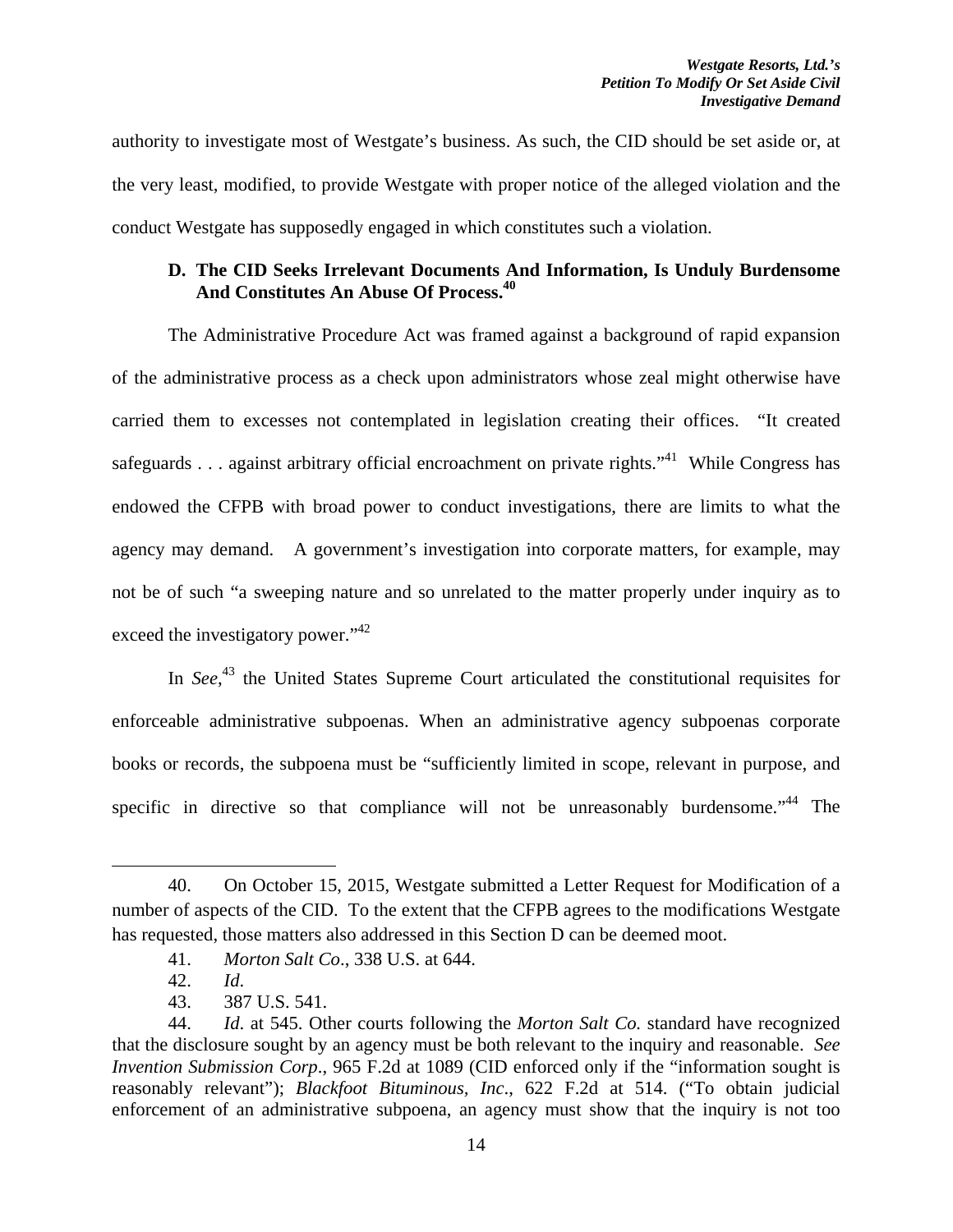requirement of relevance is designed to contain an agency's authority and prevent unauthorized and arbitrary fishing expeditions.<sup>45</sup> Although the legitimate scope of the subpoena power includes information that "might throw light upon" the inquiry raised by the complaint, "the might" is intended to be "an indication of a realistic expectation rather than an idle hope that something may be discovered."<sup>46</sup> Absent a finding that the material sought is relevant, a court may not enforce a subpoena.<sup>47</sup> Similarly, "'[b]efore an agency subpoena may be enforced, the Agency must prove, inter alia, that the documents sought in a subpoena are 'relevant to the purpose' of the matter under investigation.'"48 The requirement of reasonableness comes down to "specification of documents to be produced adequate, *but not excessive*, for the purposes of the relevant inquiry."<sup>49</sup>

In *Blue Cross Blue Shield of Ohio v. Klein*,<sup>50</sup> Blue Cross Blue Shield of Ohio ("BCBS") claimed that the government's investigation into BCBS was not legitimate because BCBS could not have violated antitrust laws. The Sixth Circuit Court of Appeal agreed with BCBS and stated that "[i]f, as Blue Cross asserts, the MFN clauses could never violate antitrust laws, then the investigation is not legitimate . . . . While the government may need compliance with the CID

<u> 1989 - Johann Stein, marwolaethau a gweledydd a ganlad y ganlad y ganlad y ganlad y ganlad y ganlad y ganlad</u>

indefinite, is *reasonably relevant to an investigation* which the agency has authority to conduct, and all administrative prerequisites have been met.") (emphasis added).

<sup>45.</sup> *E.E.O.C. v. K-Mart Corp*., 694 F.2d 1055, 1066 (6th Cir. 1982).

<sup>46.</sup> *Harrington,* 388 F.2d at 524.

<sup>47.</sup> See *E.E.O.C. v. United Air Lines, Inc.,* 287 F.3d 643, 653 (7th Cir. 2002), citing to *S. Farm Bureau Ins*., 271 F.3d at 211; *EEOC v. Ford Motor Credit Co.,* 26 F.3d 44, 47 (6th Cir.1994).

<sup>48.</sup> *Arthur Young & Co.,* 584 F.2d at 1029 (D.C. 1978).

<sup>49.</sup> *Oklahoma Press Pub. Co.*, 327 U.S at 208. (emphasis added).

<sup>50. 117</sup> F.3d 1420 (unpublished disposition), 1997 WL 400095 at 3 (unpublished disposition) (6th Cir. 1997).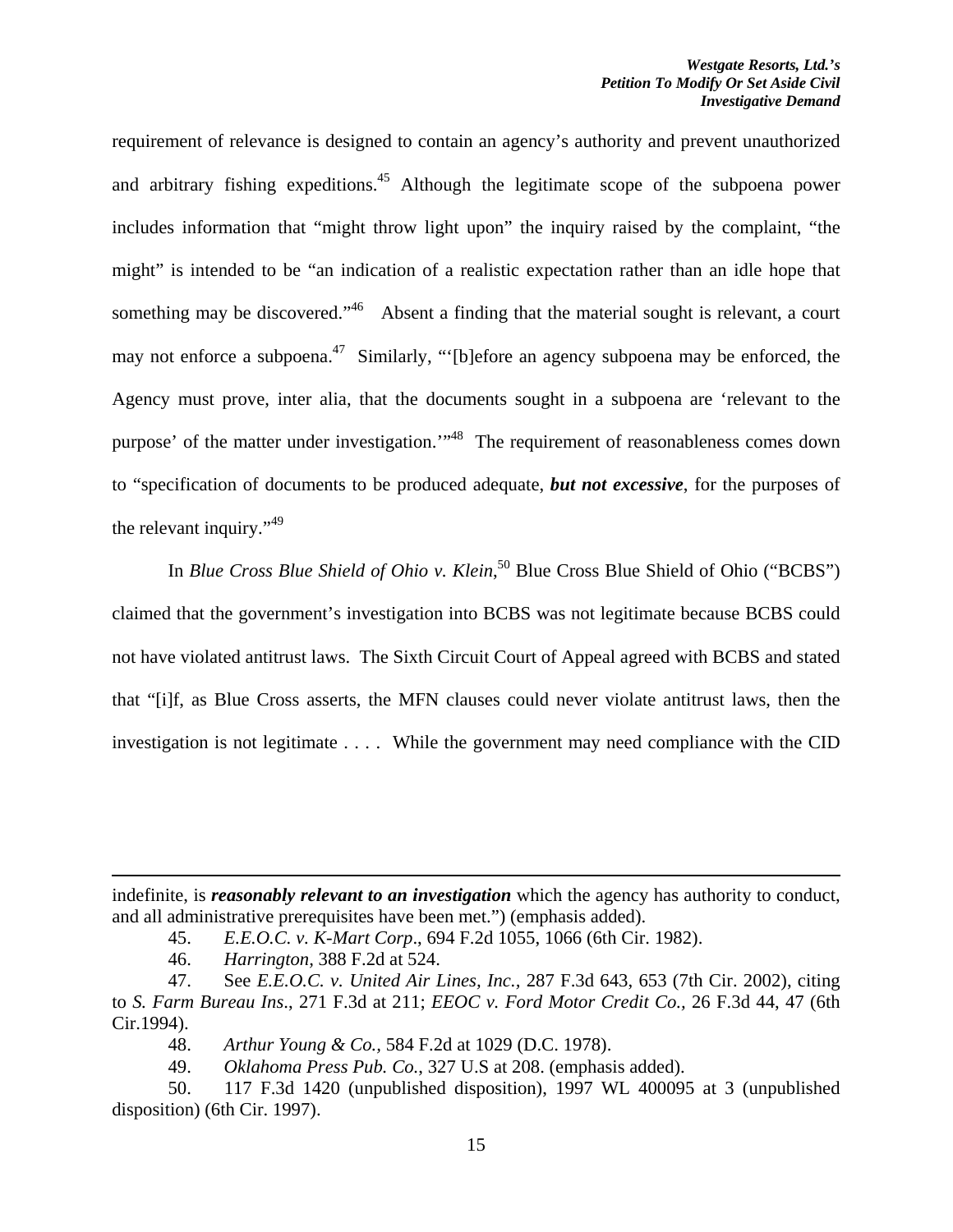before it can show the investigation is legitimate, this does not provide a license to pursue documents not relevant to its investigation."<sup>51</sup>

 Applying the teachings of *See* and *Klein,* the CFPB appears to be conducting an unreasonable and arbitrary "fishing expedition" into Westgate's *non-financial* activities which fall outside of the scope of its authority to see if the CFPB by some happenstance can come up with something that it actually has authority to investigate.

 As is explained in the following section, the CFPA, itself, unambiguously dictates that where there are non-financial and financial aspects to a business, the CFPB is limited to those matters that exclusively bear weight on consumer financing. One such example may be found in the 12 U.S.C.A. § 5519 auto dealer exclusion, which excepts from the CFPB's rulemaking and investigatory authority the sale, servicing and leasing of motor vehicles. Notably, there is a limited exception to the exemption set forth at  $\S 5519(b)(1)(2)$  which provides that the exclusion doesn't apply to dealerships "*to the extent"* that it provides consumers with any services related to residential or commercial mortgages or self-financing transactions involving real property, or to that line of business that involves the extension of retail credit or credit leases involving motor vehicles where such credit is provided directly to consumers. Similarly Section (3) provides an exception to the exemption but only "to the extent" that the auto dealer offers or provides a consumer financial product or service not involving or related to the sale, financing, leasing, rental, repair, serving, etc. of motor vehicles. That is to say that car dealerships are exempt from the CFPB's oversight except for the specific matters relating to financial products and services which may be offered to consumers. Those limited items potentially fall within the agency's circumscribed regulatory authority.

 51. *Id*. at 3.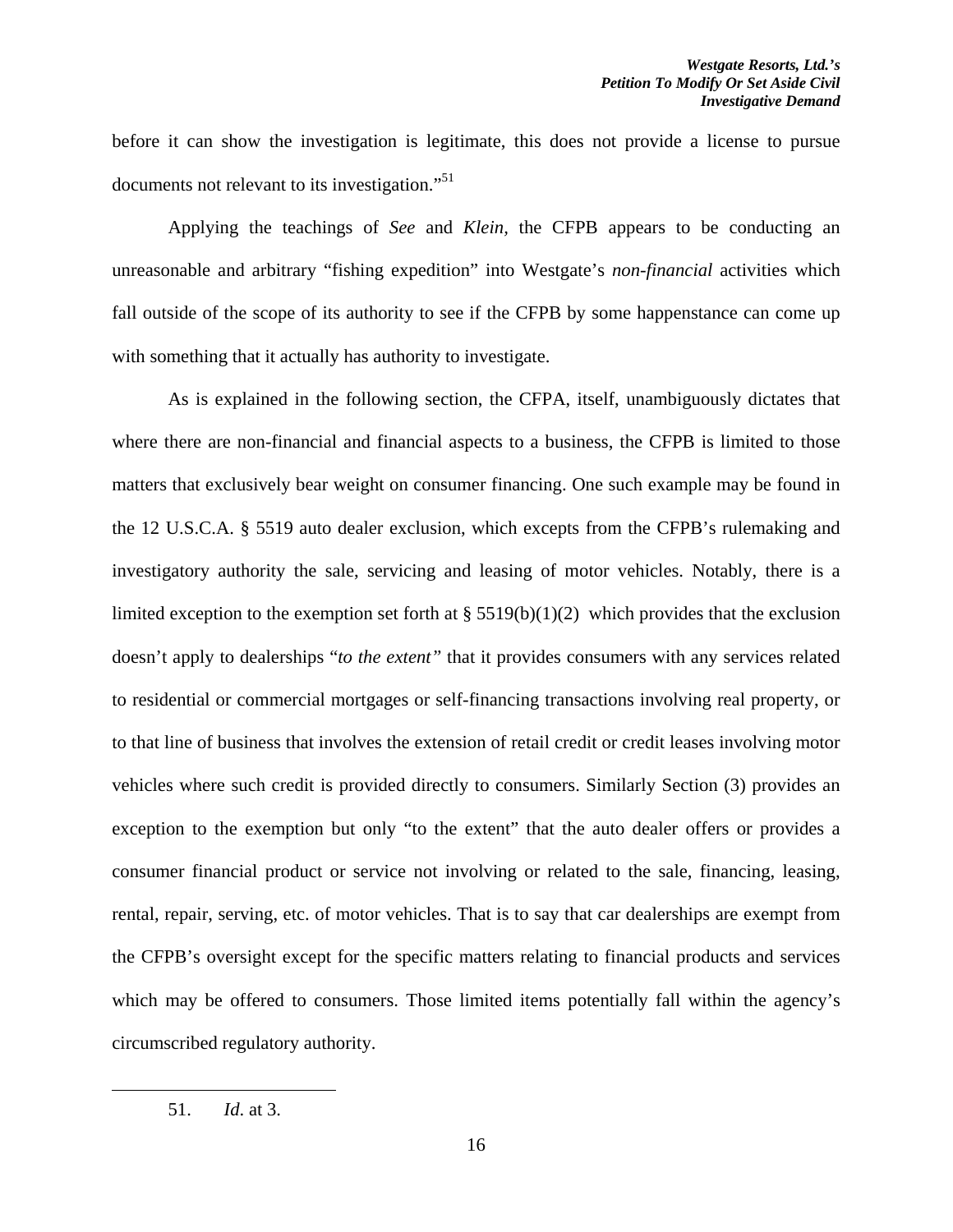Car dealerships have a similar framework in marketing and sales as a timeshare company. In fact, in stark contrast to Westgate, specifically, and timeshare generally, car dealerships arguably market financing from the get-go where their advertisements frequently show financing offers (i.e. \$299/month, with \$3,500 down). Those financing arrangements draw consumers into the dealership. When a consumer visits a showroom, he or she talks to a sales person and talk about what they are looking for both in style of the car and in monthly payments. The salesperson will show them around the cars, explaining the benefit of owning/leasing the car. It is then that a manager must be brought in and go over the potential financing terms. Once the general terms have been agreed upon, the car buyer meets with a financing representative. The CFPA couldn't specify every industry where there are businesses offering both financial and non-financial products/services. However, the Section 1029 exclusion provides some clarity in how to make a bright line where an investigation might otherwise encroach on non-financial matters.

 Despite the foregoing, the CFPB demands documents and information that precede the first contact with a consumer, before he shows up at one of nearly 30 different sales locations, well before financing the purchase of a timeshare would be mentioned. More importantly, Westgate cannot ascertain whether any particular Interrogatory or Document Request is relevant or reasonable without the CFPB providing a more specific, narrowly-tailored "notification of purpose." The CID commands Westgate to produce documents, information, emails, and records of Westgate in multiple subject areas. Yet, as explained herein, much of the inquiry focuses on matters prior to financing and the CFPA makes it clear that there must be a divide between the sale of non-financial products/services and the sale of financial products/services.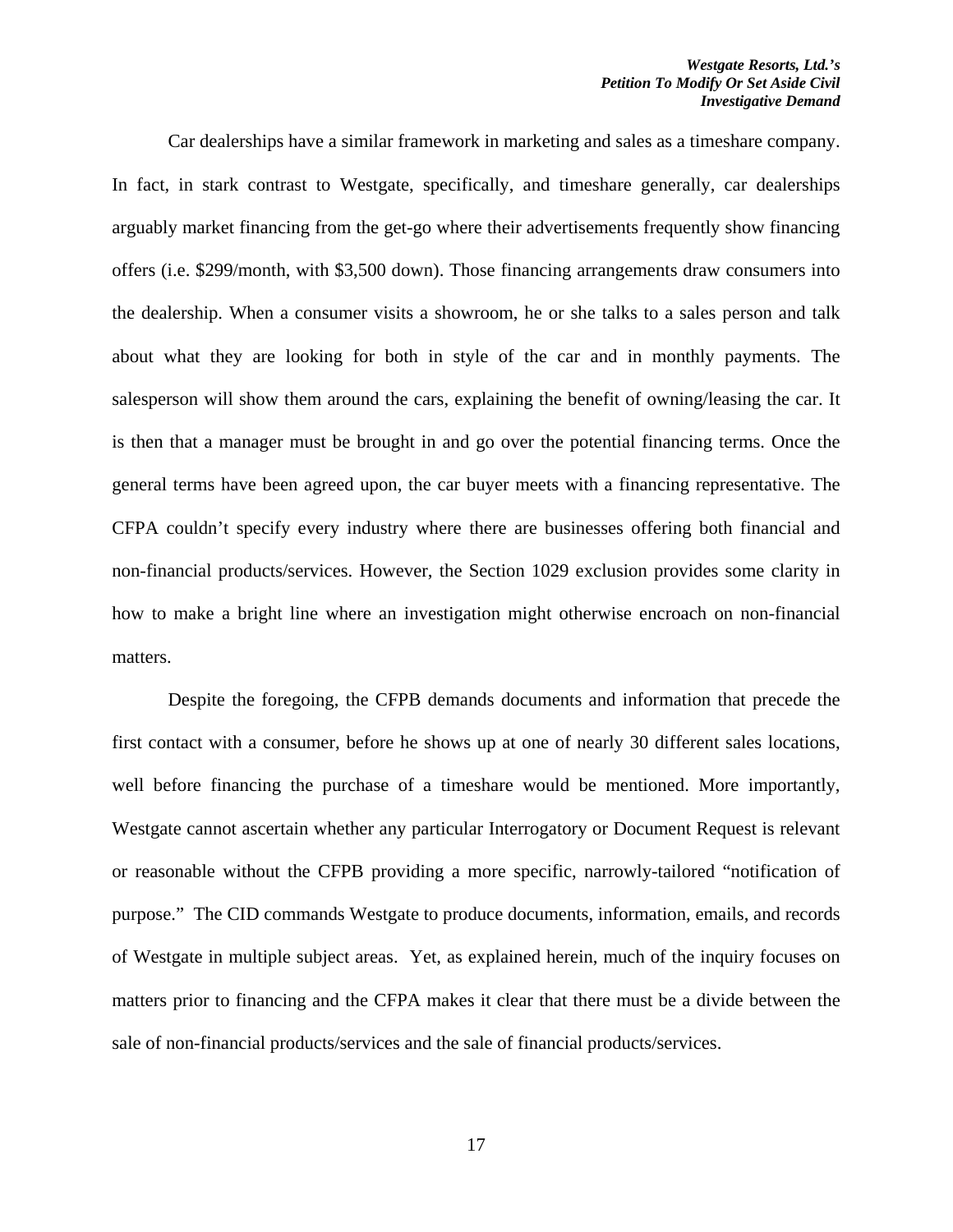Another precondition to judicial enforcement of an administrative investigative subpoena is that the documents requested are not unduly burdensome.<sup>52</sup> "An administrative subpoena may be deemed unduly burdensome if 'compliance threatens to unduly disrupt or seriously hinder normal operations of a business. $10^{53}$  A court has the authority to make orders to prevent oppression and to avoid undue expense, and "where the burden is heavy, where a segregation and analysis of a great mass of material is necessary, or where data and information must be compiled and collated, some, and perhaps the greatest share, of that burden and effort should fall on the party seeking the information." The court should weigh the annoyance and expense involved against the value of the information sought.*<sup>54</sup>* In *First Multiple Listing Serv., Inc. v. Shenefield*,<sup>55</sup> the recipient of a CID urged that in order to respond to the requests for information, the company must spend "at least 55 productive hours collecting information and documents and that counsel for FMLS must spend at least \$4,700 in time reviewing documents and drafting responses to interrogatories."56 The court found the requests, under these circumstances, to be unduly burdensome. In this matter, some of the requests require each of 28 properties to review their internal employment files and marketing records, policies and procedures for a period of either 4 or 10 years which could amount to specifically reviewing anywhere from 3,000 to 8,000 files when reviewing employment matters. Moreover, certain requests seek information on how

<sup>52.</sup> *See Invention Submission Corp*., 965 F.2d at 1089.

<sup>53.</sup> *Id*. at 1090 *citing FTC v. Texaco, Inc*., 555 F. 2d 862, 882 (D.C. Cir. Feb. 23, 1997).

<sup>54.</sup> *E.E.O.C. v. Prestolite Battery Div. of Eltra Corp.*, 23 Fed. R. Serv. 2d 587 (decision unreported) 1976 WL 728 at \*4 (W.D. Okla. 1976).

<sup>55. 1980</sup> WL 1962 (N.D. Ga. Sept. 3, 1980).

<sup>56.</sup> *Id*. at 3; *see also U.S. Commodity Futures Trading Com'n v. McGraw Hill*, 390 F.Supp.2d 27, 36 (D.C. 2005) (finding an administrative subpoena requesting "all documents" as to particular areas of the business to be unduly burdensome); *Prestolite Battery Div. of Eltra Corp.*, 1976 WL 728 at \*4-5 (finding a request for "all sources of information and records" was found to be unduly burdensome).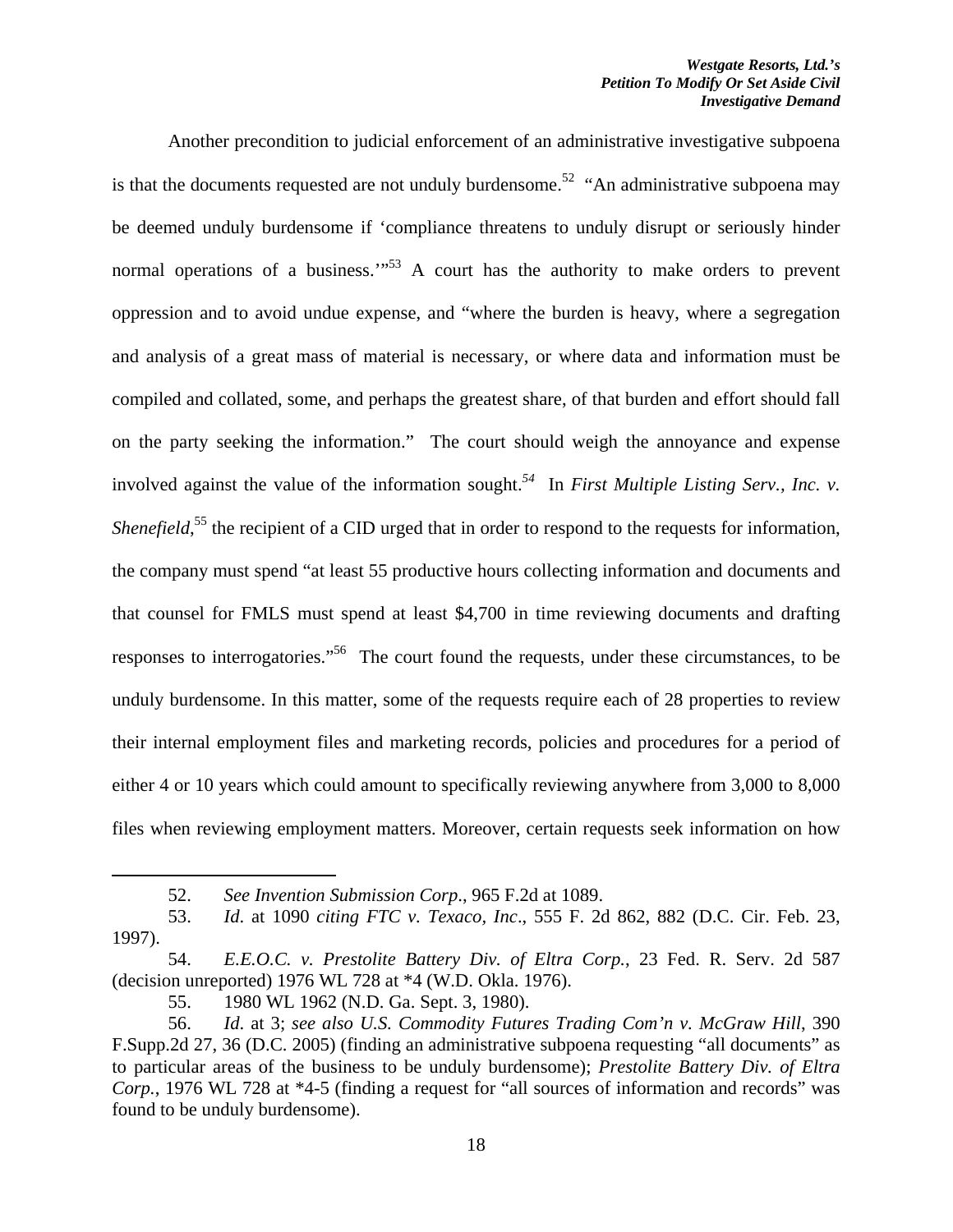and whether a loan was refinanced, which would require looking into every paid off loan file to see if there was any payoff request from a bank.

 In *Arthur Young & Co*., the SEC ordered a private investigation into possible violations by SCA services ("SCA") of the antifraud provisions of the federal securities law. To carry out its investigation, the SEC issued a "broad administrative subpoena" Arthur Young & Company (a certified public accountant firm), and demanded 14 different categories of documents relating to SCA over a six year period, and within these 14 categories, it calls for documents pertaining to 29 individuals and entities to all officers, directors and employees (present and past) of SCA, and to any special engagements, projects or management consulting services, performed by Arthur Young & Company for  $SCA$ <sup>57</sup>. The SEC's "stated purpose was to inquire into possible infringements of the securities laws by SCA, its officers, directors and employees, or by any other persons."<sup>58</sup> Arthur Young & Company complained that "the subpoena imposed an unconscionable burden, in the constitutional as well as the ordinary sense."<sup>59</sup> The court ultimately modified the district court's enforcement order permitting Arthur Young & Company to seek reimbursement for any unduly burdensome requests.

 The Document Requests in the CID are overly burdensome as they seek a list and description of all methods of advertisement employed to solicit buyers of its timeshares (Interrogatory 5), each location where Westgate engaged in the offering of timeshares (Interrogatory 6), all forms of compensation paid to personnel for offering and selling timeshares (Interrogatory 8), specific information pertaining to the number and amount of mortgages for timeshares that borrowers refinanced or otherwise obtained loans on the past 10 years

<sup>57.</sup> *Arthur Young & Co.*, 584 F.2d at 1022.

<sup>58.</sup> *Id*. at 1024.

<sup>59.</sup> *Id*. at 1031.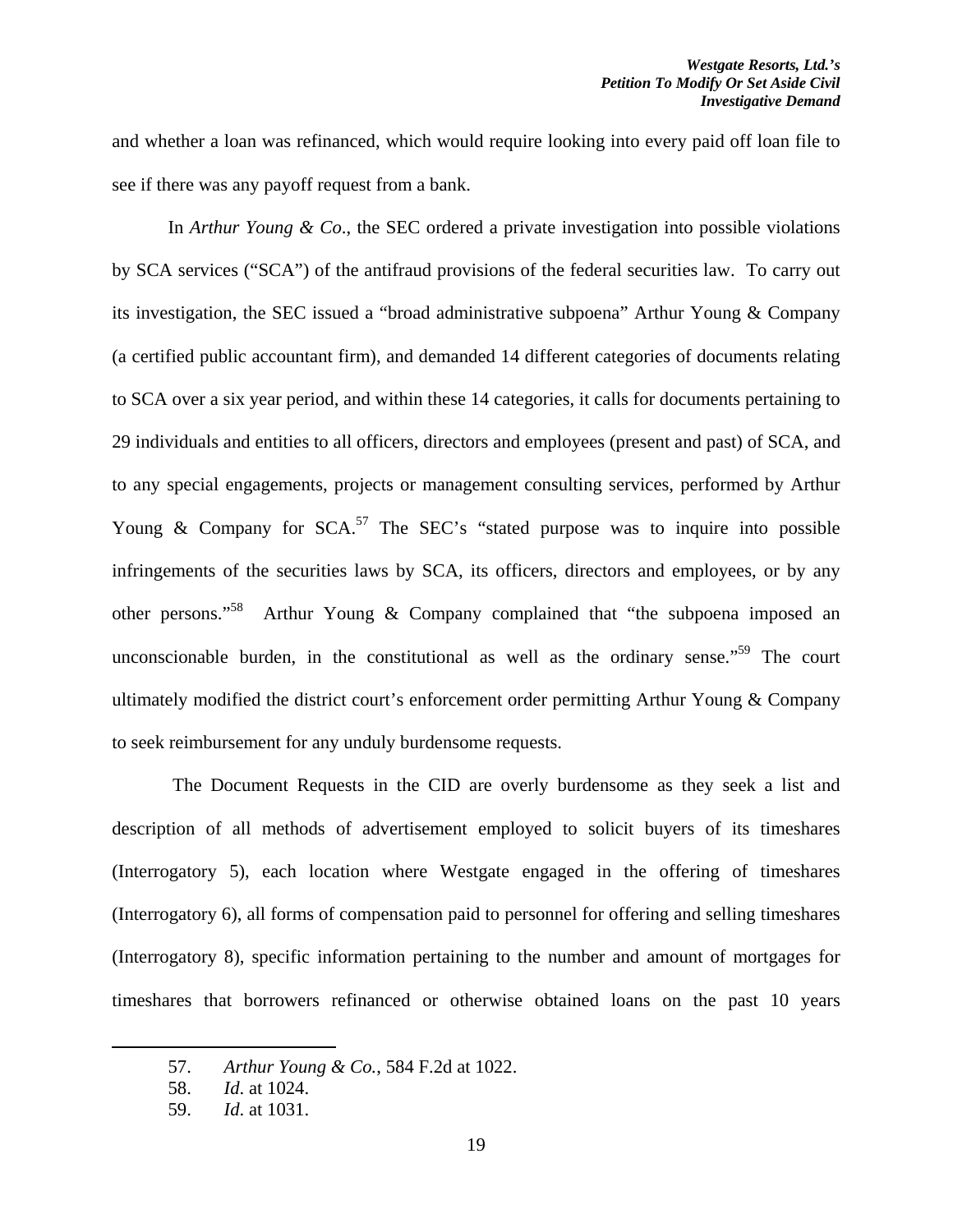(Interrogatory15), and all former employees who participated in the offering or sale of deeded timeshares, their employment dates, positions held and, if terminated, reason for such termination (Interrogatory 25). They also request all final versions of policies and procedures, guidelines, scripts, promotional materials and training materials relating to the offer, sale, and servicing of timeshares (Document Request 3) as well as all complaints from consumers relating to Westgate's offering or sale of the deeded timeshares (Document Request 9). Each of the referenced requests is extremely expansive since the offering of the timeshares can be traced back to marketing that does not even reference financing the transactions. The sales start with simply bringing consumer to the properties to visit and marketing plans have distinct differences based on where the property is located and how prospective purchasers are brought in. Similarly, with thousands of employees that may simply work to bring in prospective purchasers (without delving into matters of cost of a timeshare), there would be thousands of employee files to review and describe reasons for termination where employment records are retained in the respective location where an employee worked.

The overly broad nature of the Document Requests and the burden of collecting such information is exacerbated since it is unclear what laws the CFPB contends Westgate has violated. The CID sought information about employment, complaints, and transaction conducted by Westgate over a 4 to 10-year period, regardless of geographic origin, regardless of the identity of the persons involved, and regardless of the legality of the transaction(s) and—most important—*regardless of whether the requests were even directed to investigating financial matters*. Compliance with the CID will be very expensive and disrupt Westgate's normal business operations, requiring many of its management team, officers, and employees from being prevented from working on their day-to-day activities in order to review and search through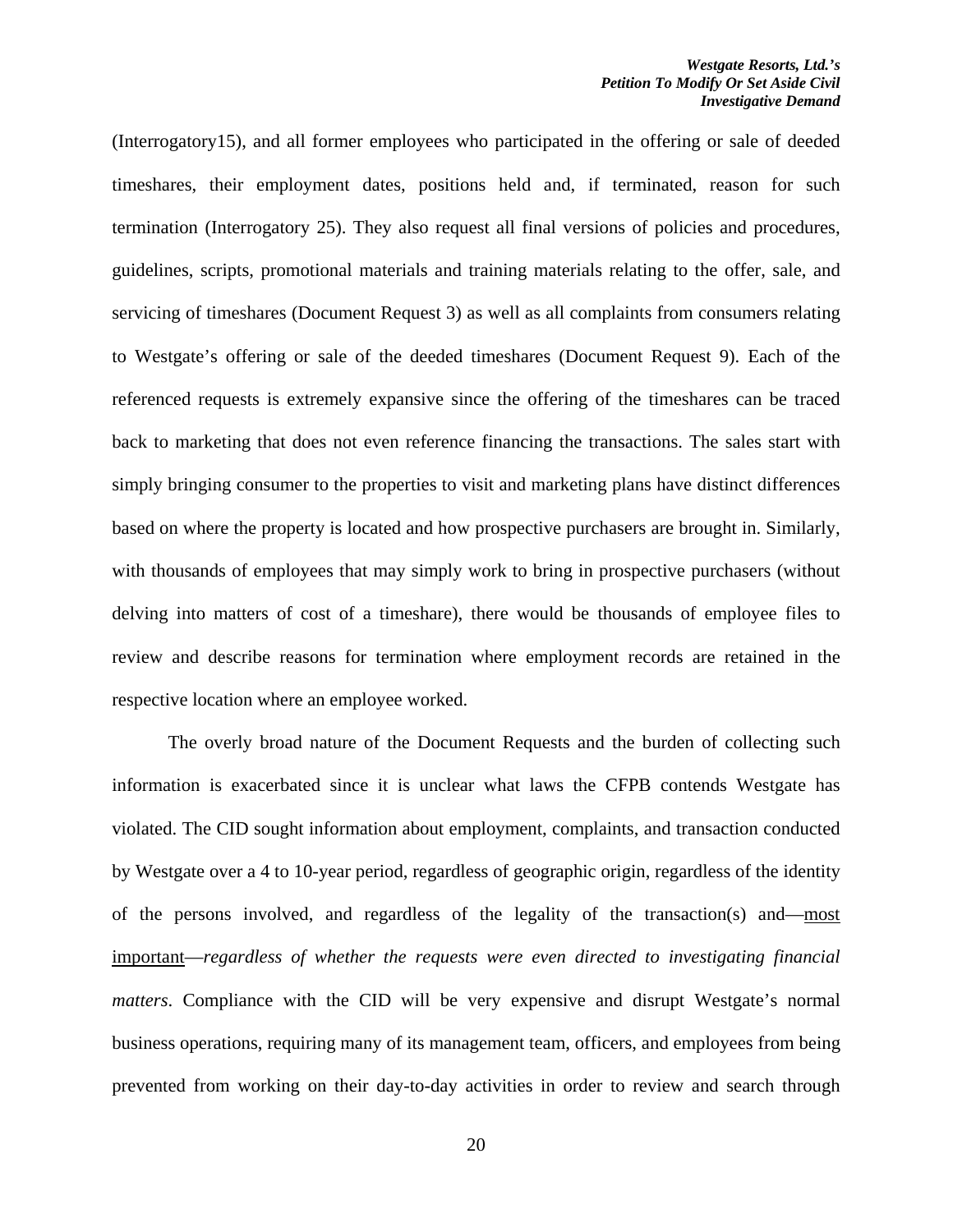company information locating responsive documents, emails, correspondence and transactional data to the CID.

 While an agency "is entitled to great freedom in conducting its investigations, it is not at liberty to act unreasonably."<sup>60</sup> The CID states nothing that suggest reasonableness into such a reach, and Westgate has been charged with the responsibility of producing what may be hundreds of thousands of documents, requiring thousands of man hours, in what appears to be a fishing expedition into possible (unspecified) violations of the listed Acts. Accordingly, the CID should be set aside or modified, and similar to *Arthur Young & Company*, Westgate should be reimbursed for the unconscionable requests.<sup>61</sup>

# **E. The CFPB's Investigative Authority Over Westgate Is Limited To Those Matters Involving Financing the Sale of Timeshare Interests and Specific Requests Must Be Tailored Accordingly.62**

# **1. As it offers only purchase money financing, Westgate is subject to CFPB investigative authority only to that extent.**

The Dodd-Frank Act provides the CFPB supervisory authority over three classes of nonbank covered persons: (1) participants in certain enumerated consumer financial markets including consumer mortgages; (2) larger participants in other consumer financial markets; and (3) other nonbanks engaging in "conduct that poses risks to consumers with regard to the

<sup>60.</sup> *Arthur Young & Co*., 584 F.2d at 1031.

<sup>61.</sup> *Arthur Young & Co.*, 584 F.2d at 1031 ("[I] in formulating protective conditions for administrative subpoenas, courts may . . . appropriately insist upon a reasonable measure of reimbursement . . . [T]he power to exact reimbursement as the price of enforcement is soundly exercised only when the financial burden of compliance exceeds that which the party ought reasonably be made to shoulder").

<sup>62.</sup> On October 15, 2015, Westgate submitted a Letter Request for Modification of a number of aspects of the CID. To the extent that the CFPB agrees to the modifications Westgate has requested, those matters also addressed in this Section E can be deemed moot.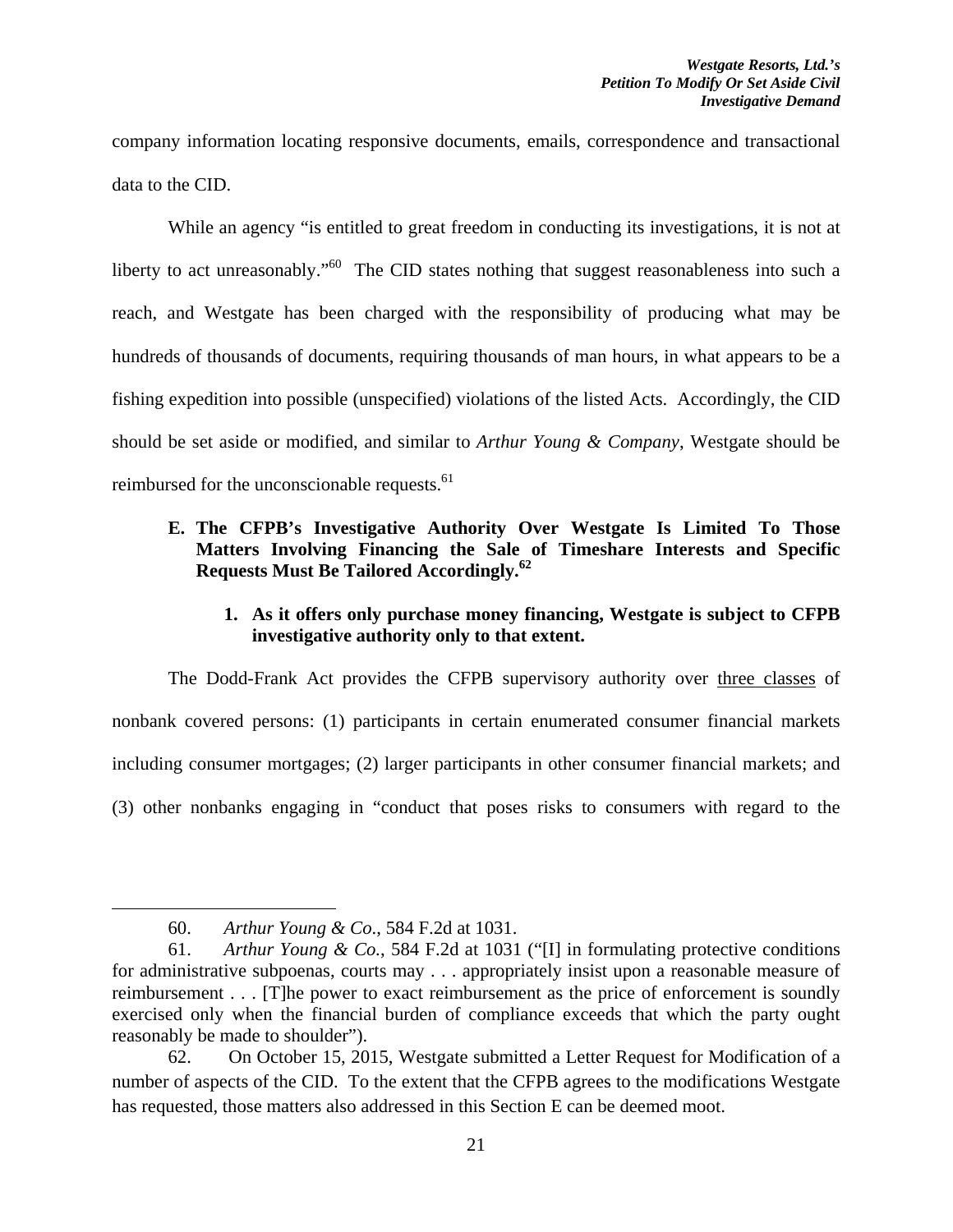offering or provision of consumer financial products or services."63 Presumably, the CFPB places Westgate in the third bucket, based on its offering purchase money mortgage financing to its own timeshare purchasers.

The Bureau's supervisory and enforcement authority, and ergo its investigative authority, is severely circumscribed by the implementing provisions of the CFPA. 12 U.S.C.A. § 5491 (a) limits the Bureau's view to the "offering and provision of consumer financial products or services under the Federal consumer financial laws." The familiar definition of "financial product or service" is found § 5481(15), while the equally familiar array of "Federal consumer laws" is enumerated in § 5481(12). Section 5511(b)'s general statement emphasizes the Bureau's limited and focused objectives – "to exercise its authorities under the Federal consumer financial law ... with respect to consumer financial products and services ...." The bright line between where the Bureau can go and where it cannot go in this case is drawn by  $\S 5517(a)(1)$ :

The Bureau may not exercise any rulemaking, supervisory, enforcement or other authority … with respect to … a merchant, retailer, or seller of any nonfinancial good or service and is engaged in the sale or brokerage of such nonfinancial good or service …

and by  $§$  5517(b)(1):

… the Bureau may not exercise any rulemaking, supervisory, enforcement, or other authority … with respect to a person that is licensed or registered as a real estate broker or real estate agent, in accordance with State law ….

Westgate's hospitality, travel and vacation products and services, especially its branded deeded real estate timeshare interests, are classic nonfinancial goods and services, placing these aspects of Westgate's business on the far side of the regulatory bright line these statutes draw. The carve-outs to these two otherwise absolute statutory proscriptions are carefully crafted to restrict the Bureau's scrutiny only to a consumer financial product or service that may be coupled with

<sup>63 § 12</sup> U.S.C.A. 5514.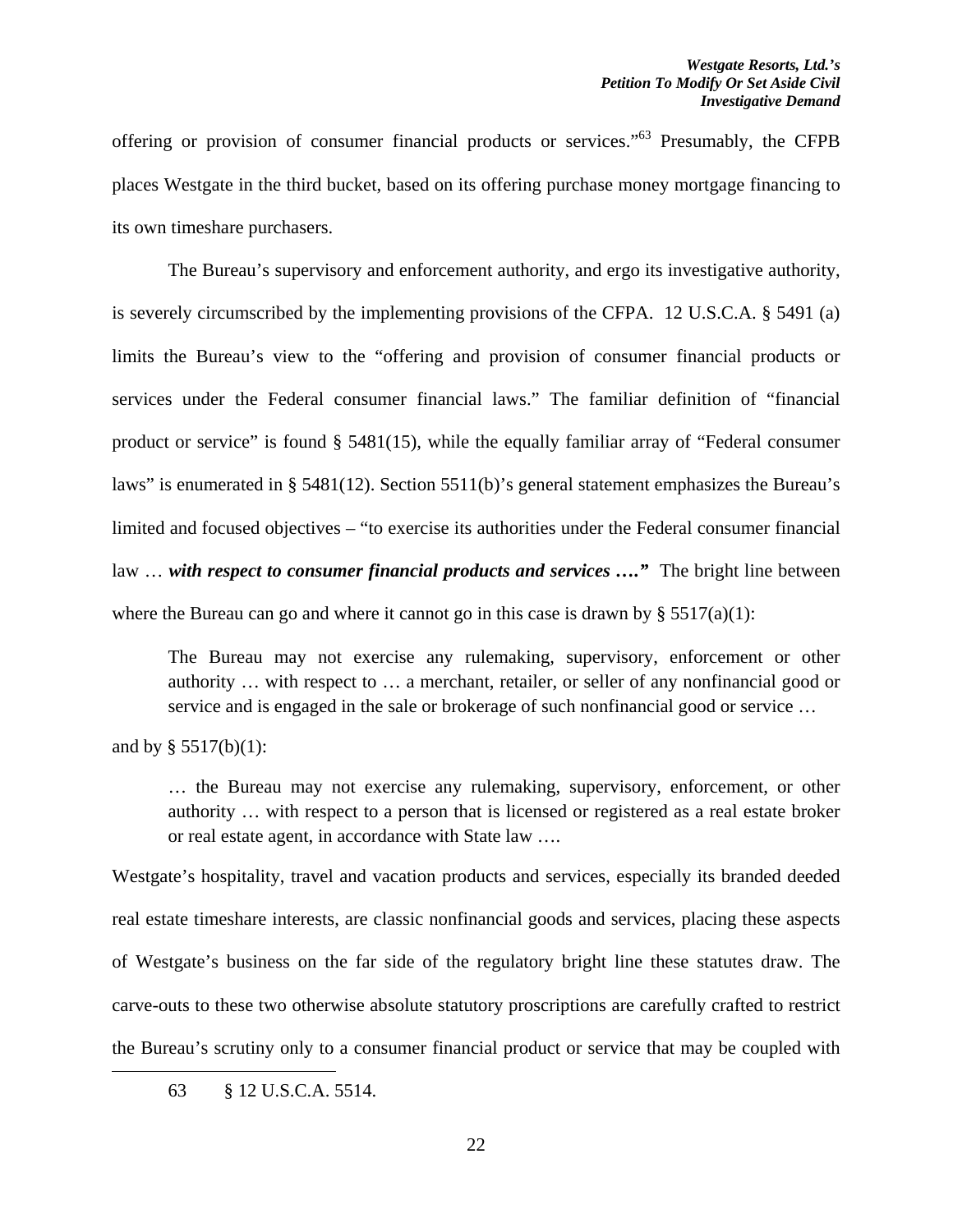the nonfinancial good or service or the real estate brokerage activities which themselves remain

wholly outside the Bureau's jurisdiction:

§ 5517(a)(1): The Bureau may not exercise any rulemaking, supervisory, enforcement or other authority … with respect to … a merchant, retailer, or seller of any nonfinancial good or service and is engaged in the sale or brokerage of such nonfinancial good or service, *except to the extent that such person is engaged in offering or providing any consumer financial product or service or is otherwise subject to any enumerated consumer law or any law for which authorities are transferred under Subtitle F or H,* 

and

§ 5517(b)(2): The Bureau may exercise rulemaking, supervisory, enforcement, or another authority ... with respect to a person described in  $\left[\frac{8}{5517(b)(1)}\right]$  when such person is –

- (A) engaged in an activity of offering or providing any consumer financial product or service, *except that the Bureau may exercise such authority only with respect to that activity*; or
- (B) otherwise subject to any enumerated consumer law or any law for which authorities are transferred under subtitle F or H, *but the Bureau may exercise such authority only with respect to that law*.

The latter section of the Code, especially, makes clear that the Bureau can look no further than the consumer financial product or service over which it already had authority and that Congress would not interfere with areas not already well defined as "consumer *financial* goods or services".

The arcane way in which the CFPA creates tiny niches to which the Bureau's enforcement powers extend is best exemplified, as pertinent to Westgate, by § 5517(a)(2)(A)(i), which begins by reiterating § 5517(a)(1)'s broad safe harbor for nonfinancial goods and services, then carving out narrowly defined exceptions which permit the Bureau to continue to exercise regulatory authority over those consumer financial goods and services *over which it already has regulatory authority under the enumerated Federal consumer laws*: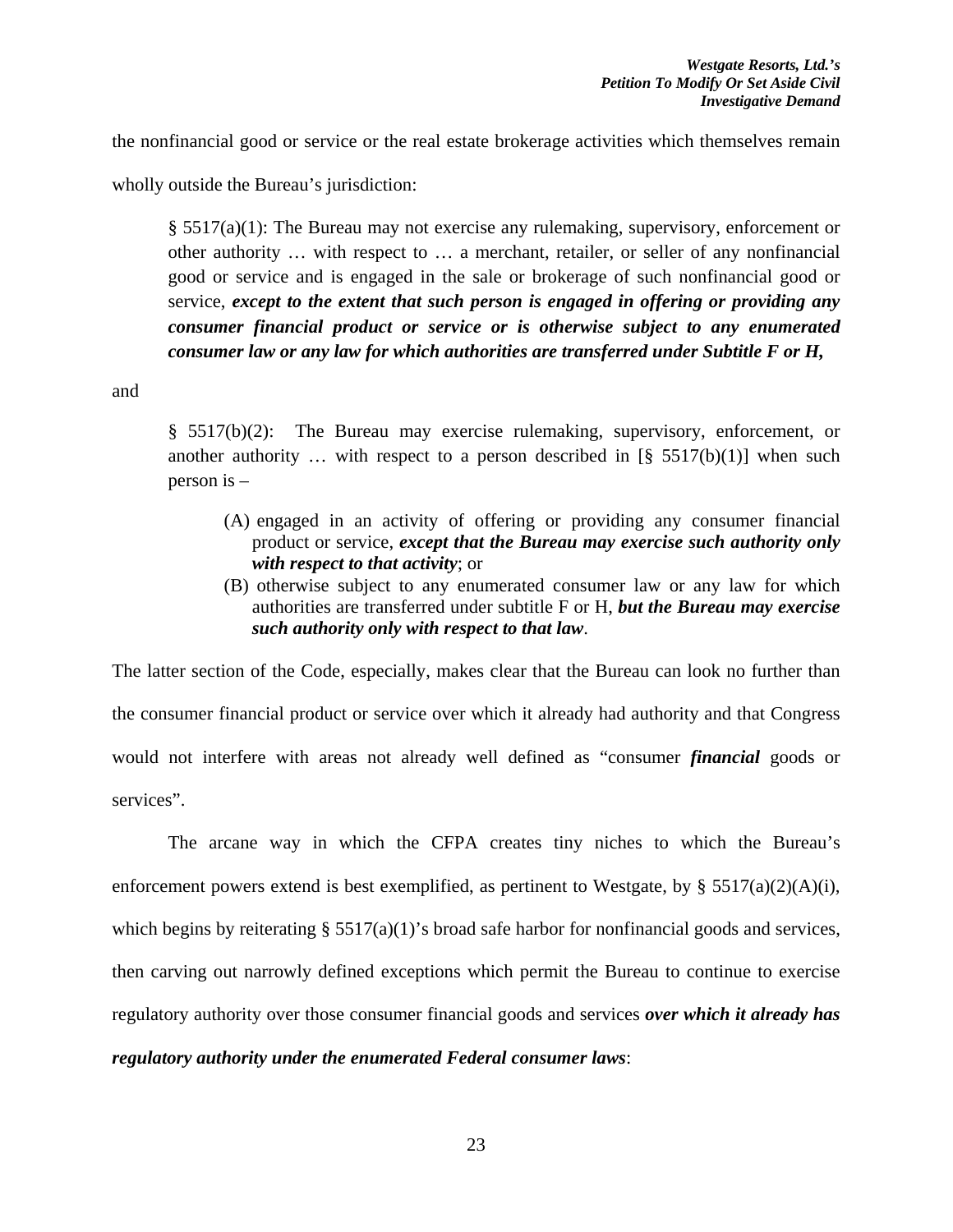… the Bureau may *not* exercise any rulemaking, supervisory, enforcement, or other authority … with respect to a merchant, retailer, or seller of nonfinancial goods or services only to the extent that such person –

(i) extends credit directly to a consumer, in a case in which the good or service being provided is not itself a consumer financial product or service (other than credit described in this subparagraph), *exclusively for the purpose of enabling that consumer to purchase such nonfinancial good or service directly from the merchant, retailer, or seller*,

which, at least as it pertains to Westgate, is then qualified by  $\S$  1027(a)(2)(B)(iii) which reinstates but expressly trims the Bureau's authority to the credit transaction only, keeping the rest of the transaction on the other side of the bright line:

 $[\S \ 1027(a)(2)(A)]$  does not apply *to any credit transaction or collection of debt* ... arising from a transaction described in  $[\S 1027(a)(2)(A)] -$ 

 $\begin{array}{ccc} \ast & \ast & \ast \end{array}$ 

(iii) in which the merchant, retailer, or seller of nonfinancial goods or services regularly extends credit and the credit is subject to a finance charge.

Westgate offers its customers purchase money mortgages, on which it collects interest. That credit transaction—but not the sales process or the actual conveyance of real estate—falls within the Bureau's purview. It is clear that nothing endows the Bureau enforcement authority over the nonfinancial goods and services such as the deeded real estate timeshare interests that Westgate sells, and its construction, marketing, sales and management of them, simply because these sales are coupled with consumer financial products or services over which the Bureau (or its predecessors) had historically exercised regulatory authority. Indeed, virtually every aspect of the process by which Westgate offers nonfinancial goods and services (*i.e.* deeded real estate timeshare interests, hospitality, travel and vacation products and services) is extensively regulated by prudential regulators in each jurisdiction in which Westgate does business (not only where its resorts are located). That comprehensive state regulatory oversight by prudential state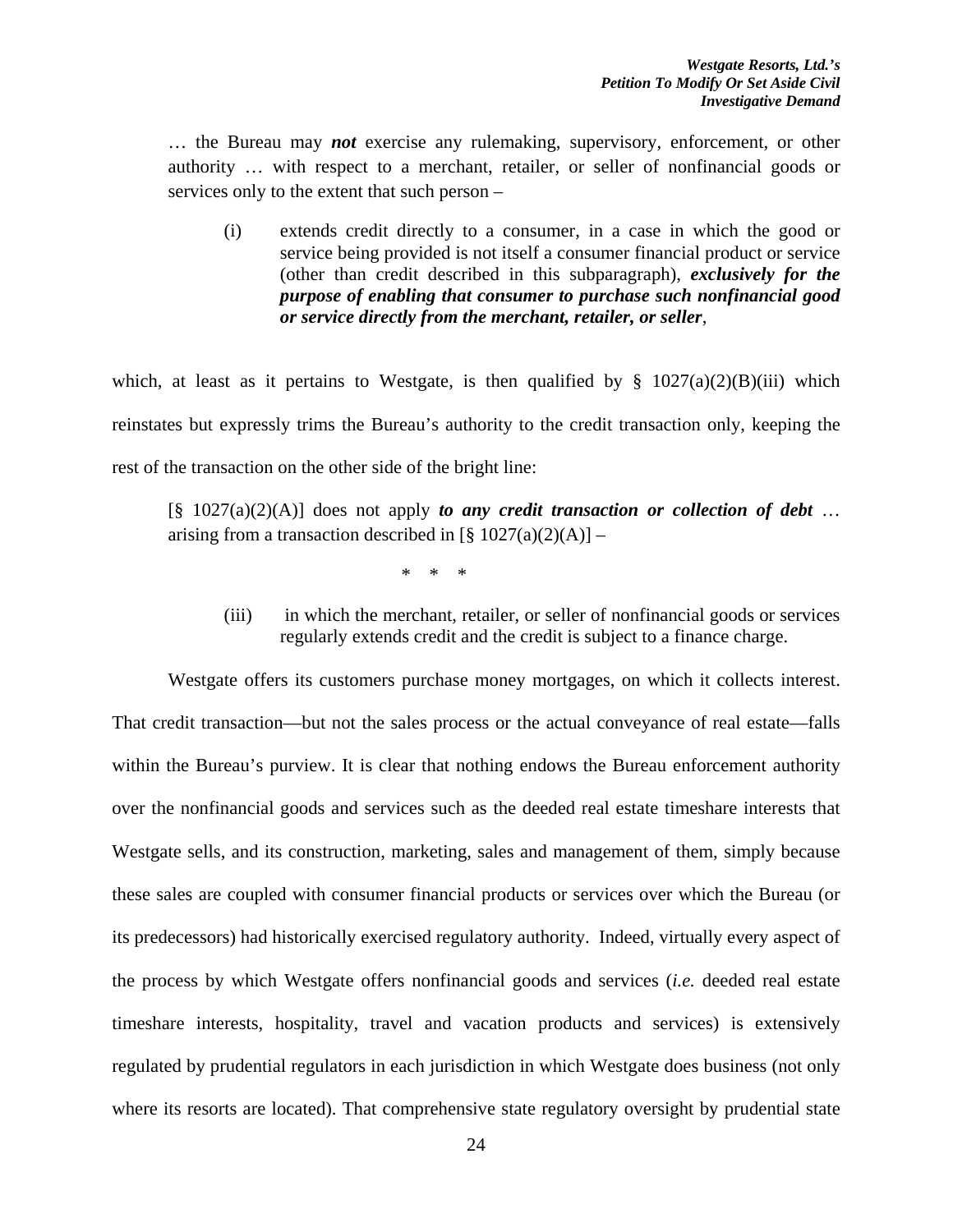agencies trumps the Bureau's interest in nonfinancial goods and services, as Congress specifically did not have the CFPA pre-empt state law as to these matters. $64$ 

 Based on the strict divide between the consumer financial products and services over which the CFPB has license to investigate and those non-financial matters over which it does not have such delegated authority, the discovery requests must be modified to limit the investigation to the purchase money mortgages that Westgate offers and services. Such matters that must be modified and carved out pertain to the marketing, offer and sale of deeded timeshare interests. Moreover, Westgate objects to Definition O (purporting to define "Westgate Resorts", "Westgate", "You" or "Your") as encompassing persons and/or entities over which Westgate does not exert or maintain control. Further, in many instances, the applicable time period is too expansive for the company to be required to manually review its thousands and even hundreds of thousands of records.

# **2. The CFPB doesn't have the authority to investigate Westgate's solicitation of a Westgate affinity MasterCard where Westgate neither offers nor extends credit of its own to consumers.**

Interrogatories 18 through 21 inquire into open-end credit plans, including credit cards that Westgate offered, arranged for or sold. While the CFPB has the authority to investigate matters pertaining to open-end credit, the coverage of the part, as set forth at 12 CFR § 1026.1(c), notes that it applies to "each individual or business that offers or extends credit" when the following four conditions are met:

- i. The credit is offered or extended to consumers;
- ii. The offering or extension of credit is done regularly;
- iii. The credit is subject to a finance charge or is payable by a written agreement in more than four installments; and

 64. 12 U.S.C.A. § 5552.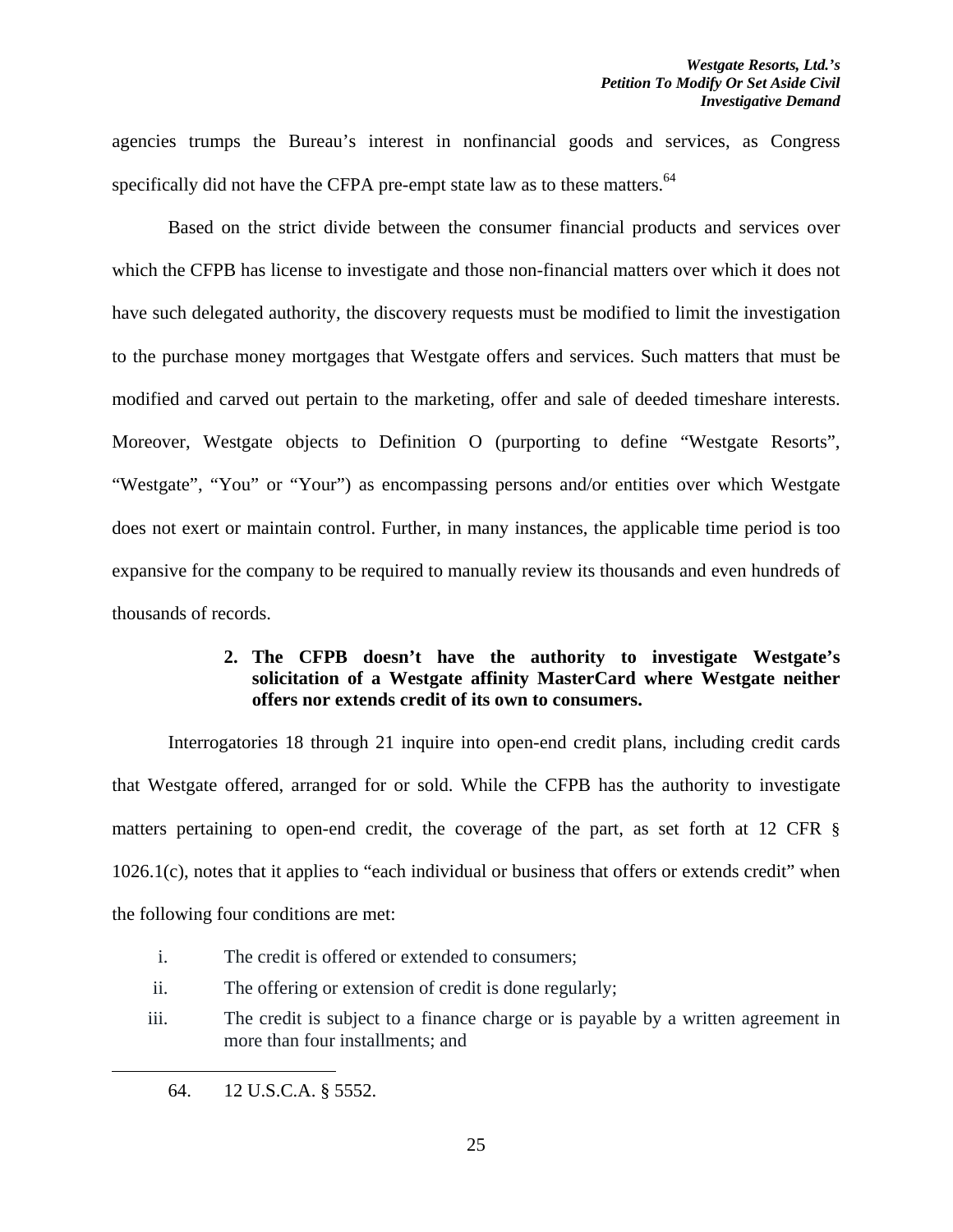iv. The credit is primarily for personal, family, or household purposes.

Notably, the regulations do not define what it means to "offer" credit. However, based on a reading of the entirety of 12 CFR  $\S$  1026.1(c), it is apparent that simply providing an application for a credit card where credit is actually extended by a third party would not impose the burdens on a company to share every instance where it supplied the application or where a consumer signed up.<sup>65</sup> Such would be similar to a consumer sitting on an American Airlines flight and filling out a credit card application. The airline is not extending the credit and does not determine who qualifies. Indeed, Westgate is simply an intermediary that presents the option to a consumer to sign up for a credit card. Westgate does not determine whether or not the consumer will qualify for the offer. Accordingly, it does not fall within the purview of the CFPB, where it neither offers nor extends its own credit.

## **3. Various requests for documents and interrogatories must be modified to limit the information that they seek.**

The CFPA strictly limits the CFPB's authority to investigate matters outside of those specifically pertaining to financing transactions. While Westgate and the CFPB, during the October 8 meet and confer, discussed ways to tailor the scope of the requests propounded on the company, and on October 15, 2015 Westgate submitted it Letter Request for Modification, the CFPB has not yet modified the requests. As set forth below, the CFPB did provide information on what it is looking for in the responses, but Westgate must present those matters through this petition to be modified since it has not yet received a modified CID.

<sup>65. 12</sup> CFR § 1026.1(c) 3 refers to providing applications for home-equity plans to consumers. It is telling that the provision did not use the phrase "offer home-equity plans to consumers". Similarly, 12 CFR § 1026.1(c) 1 could have referenced providing applications for credit, but chose, instead, to refer to use the word "offer". Accordingly, offering credit is separate and unique from providing an application for credit.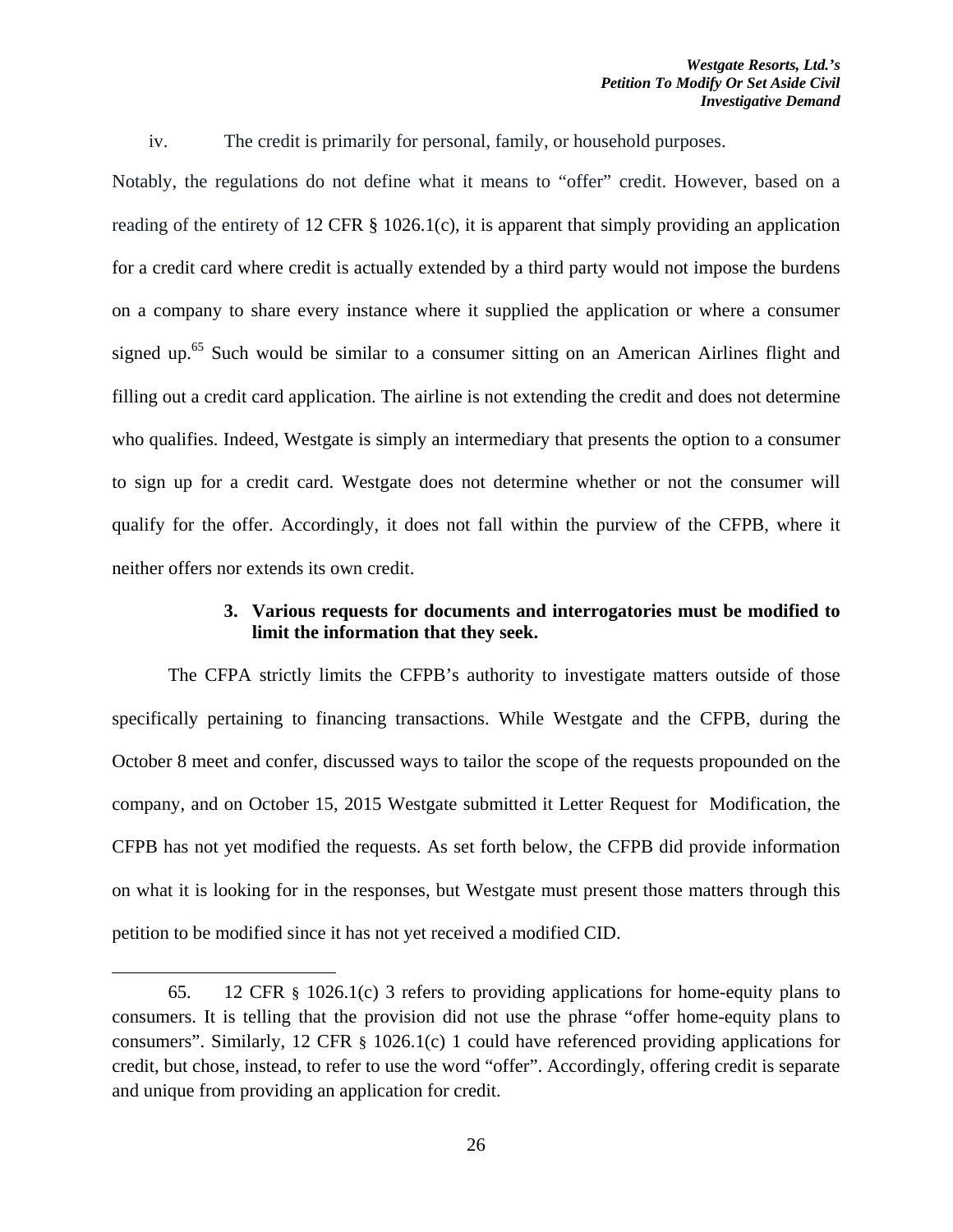### **Interrogatories**:

Interrogatory 5 requests a list and description of each method of advertisement that the Company employed to solicit buyers for nearly 30 timeshare resorts and sales locations. This request asks for the specifics of each street solicitation, phone call, electronic mail, published advertising, online advertisement and direct mail Westgate has used over the past four (4) years.

Aside from not relating to consumer financial products about which you will note Westgate's continuing objection,<sup>66</sup> we explained that researching every method of advertising in specific terms would be unduly burdensome where advertisements evolve over time. There are five (5) main avenues of advertising: (1) advertising accommodations as part of a vacation package to get consumers to the property where they will hopefully enjoy their stay enough to be interested in purchasing a unit; (2) reaching out to existing owners or friends of current owners; (3) off-premises contact at 1,000-2,000 locations (it varies dramatically by geographic locale and season) which include restaurants, hotels, gift shops, and kiosks in shopping malls to get consumers to tour (attend as sales presentation); (4) outside lead generators; and, (5) internet marketing.

The Bureau confirmed that the request was not intended to launch a Company-wide inquiry and merely seeks a description of the marketing channels. Without a waiver of the Company's jurisdictional objection the Company will respond with a general summary of its marketing channels. Please confirm that this is acceptable.

Interrogatories 7 through 9 seek information pertaining to the personnel engaged in the offering and sale of the timeshares, including, but not limited to, employees, independent

 $66$  I do not recall whether it was mentioned during our conversation, however, no advertisement nor marketing material that the Company uses provides pricing, let alone financing terms.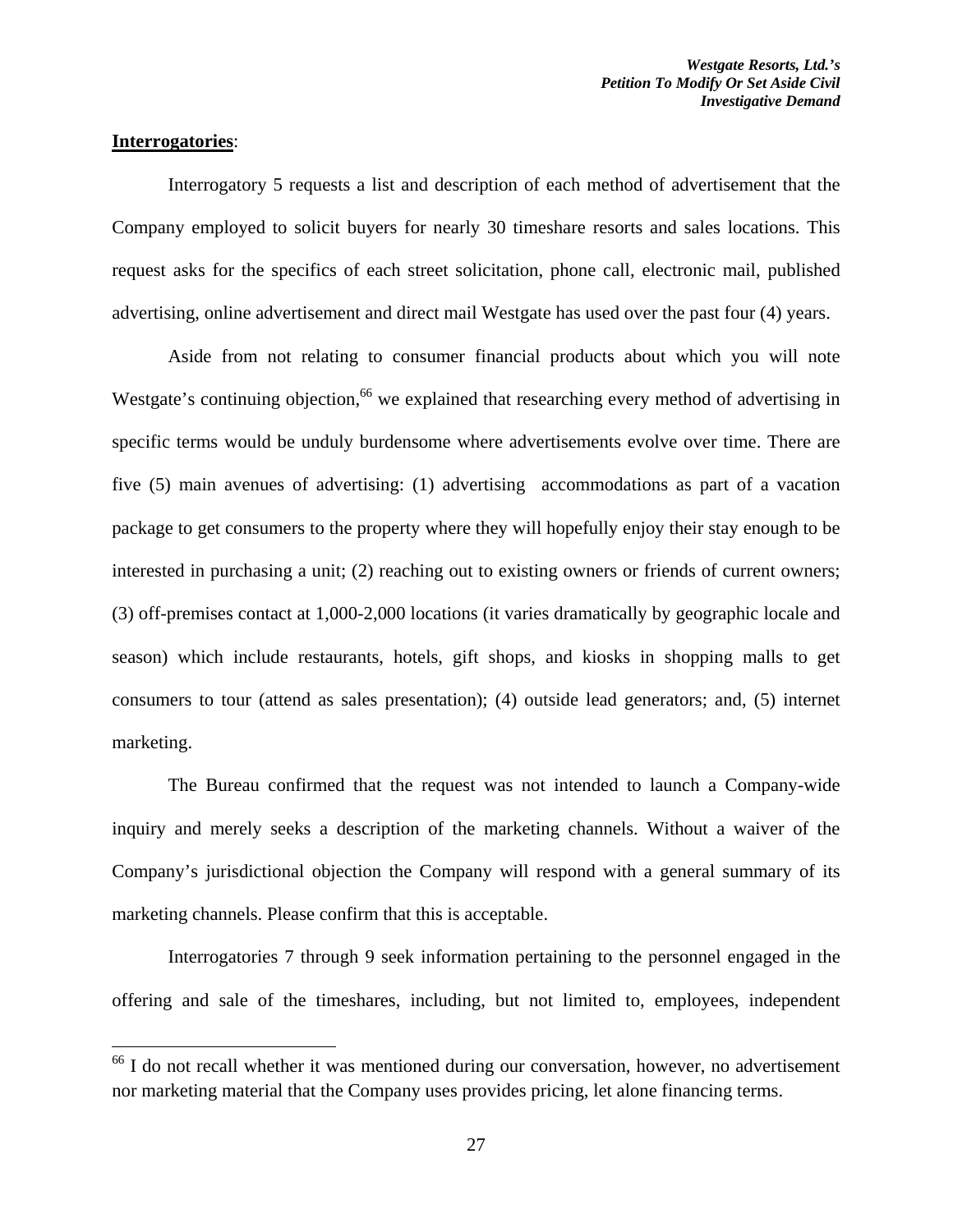contractors, managers, supervisors, loan officers and sales representatives, as well as how each is compensated and their state and federal licenses.

We explained that there are three types of individuals who work in marketing and sales: (1) solicitors/brokers who book tours and get consumers to the resort or sales center. In-house solicitors/brokers are salaried whereas outside brokers receive compensation based upon volume or commissions; (2) brokers/sales agents who present the product to the customer and are paid commissions based entirely on the sale of real estate and not on financing; and (3) sales employees who are not yet licensed and receive a salary. Aside from the jurisdictional issues (a real estate timeshare interest is not, itself, a consumer financial product or service), we noted that it would be burdensome to investigate every financial arrangement and license held by the thousands of individuals who would fall within the expansive category of offering or selling the timeshares.<sup>67</sup> We understand from our call that the CFPB is simply seeking a background understanding and that the Company need not provide the extensive detail that these requests seeming seek that would require researching each of the many thousands of individuals encompassed by the request. Without waiving its jurisdictional objections, the Company will generally outline the manner in which personnel are compensated and licensed. Please confirm that this is acceptable.

Interrogatory 11 requests an explanation of the differences between the rights of a consumer who purchased a timeshare directly from the Company as compared to a consumer who purchased it from another party.

 $67$  After all, as we explained, the Company employs greeters who are simply at tour locations to welcome visitors.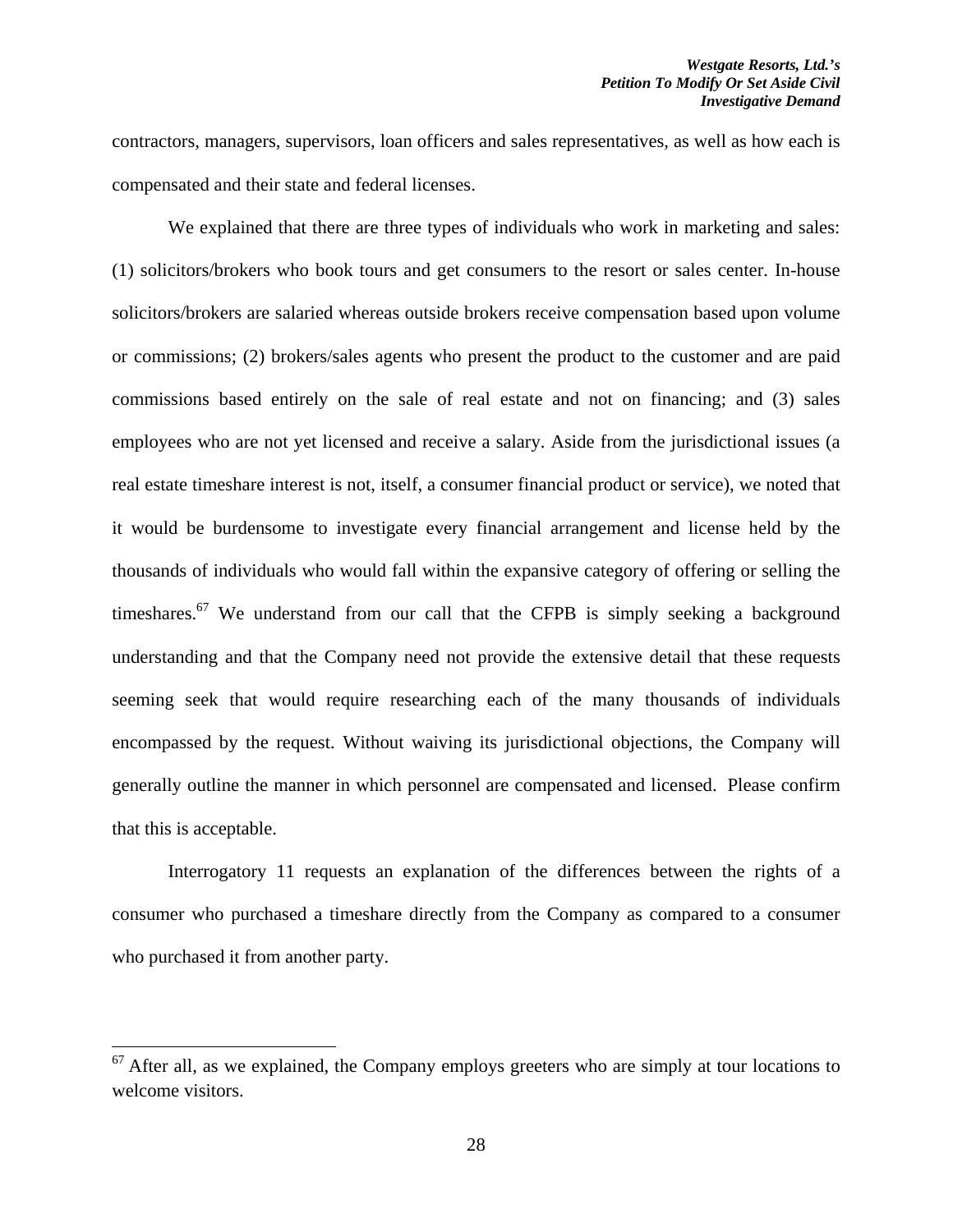While the Company objects to the interrogatory on the basis of lack of jurisdiction since the rights of owners of the real estate timeshare interests are ownership rights governed by a deed which is, itself, governed by the state approved regime documents. However, without waiving its jurisdictional objection, the Company will explain the limited differences that exist. As we noted, the Company has the first right of refusal if an owner tries selling a unit that is subject to a mortgage. However, the Company does not offer any resale financing. In addition there are a few differences in the reservation windows for resale buyers versus consumers who purchase directly from the developer.

Interrogatory 14 requests a list and description of all documents provided to consumers in the course of the sale of a timeshare, including a description of when and how the Company provided a copy of the completed contracts for the purchase and sale, mortgage agreement and other relevant disclosures to the consumer.

To the extent that the request seeks marketing, advertising or promotional documents or the like which may have been provided to the consumer in an effort to have the consumer tour the facility and purchase a timeshare, the request is overly broad. Without waiving its continuing jurisdictional objection, the Company will respond and provide copies of exemplars applicable form documents approved by the state regulatory agencies in each state in which Westgate markets and sells.

Interrogatory 15 seeks information concerning the total number of mortgages for timeshares that borrowers refinanced over the last 10 years, by year, and also requests the total number of mortgages that the Company originated for timeshares during the same time period.

While such a request may seek information within the ambit of the CFPB's authority under the CFPA (Westgate preserves its continuing objection), the 10 year period far exceeds a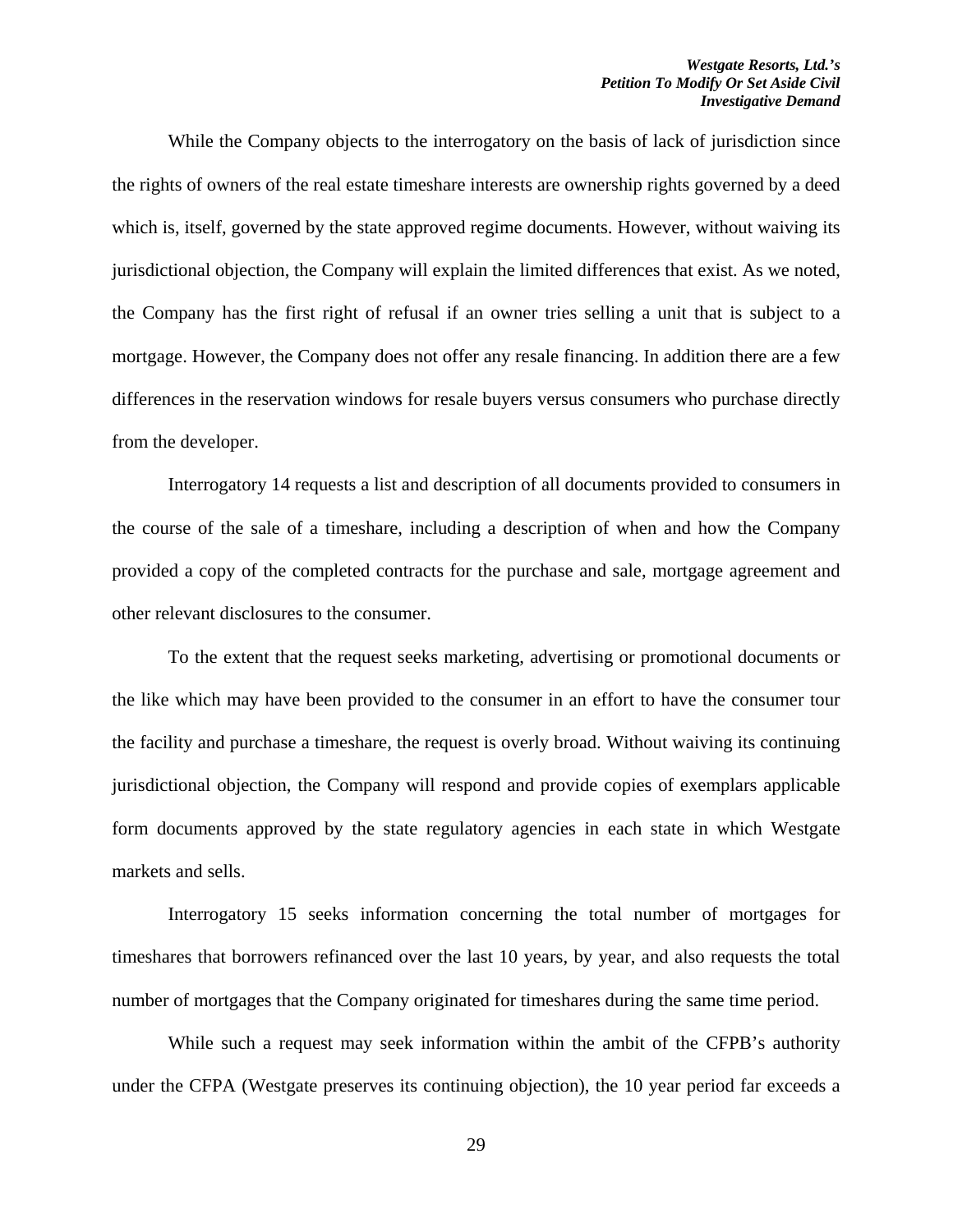reasonable timeframe or any time period that the CFPB may have, if it has any, regulatory authority. The Company does not offer refinancing (although it is willing to modify loan terms if someone falls behind on his or her payments, but no new or amended loan documents are signed or recorded). It would be an onerous task and require someone to look through thousands of account records to locate checks that paid off purchase money mortgages. Even then, it would be difficult, and in most cases impossible, to discern where funds came from that were used to pay off the remaining balance on a loan. It could be that a check written from a consumer's account came from a home equity line of credit or was a private loan that must be paid off separately. It may have been from funds taken from an owner's savings. Westgate cannot conceivably ascertain this. Westgate, during that time period, had thousands of pay-offs and cannot possibly differentiate between those that were "refinanced" and those that were paid in some other fashion. As for the number of loans that the Company originated during the time period, it never originated loans on behalf of anyone or any entity but itself. Accordingly, we request modification of this request to simply allow Westgate to respond that reviewing its files would be burdensome and even then it would be difficult if not impossible to determine whether a refinancing occurred. The CFPB said that it would get back to us with what specifically it would want from the Company in response to Interrogatory 15 given the expansive timeframe and necessity to manually parse through all of the consumer files to see how payoffs were completed.

 Interrogatory 16 seeks information concerning how the mortgages for timeshares were funded and the total amount funded, total number funded as well as the timeframe.

We explained that all timeshare mortgages are purchase money mortgages which are not separately or independently funded. Westgate, as the seller, conveys its property to its purchaser in exchange for which the purchaser agrees to make periodic payments of principal and interest;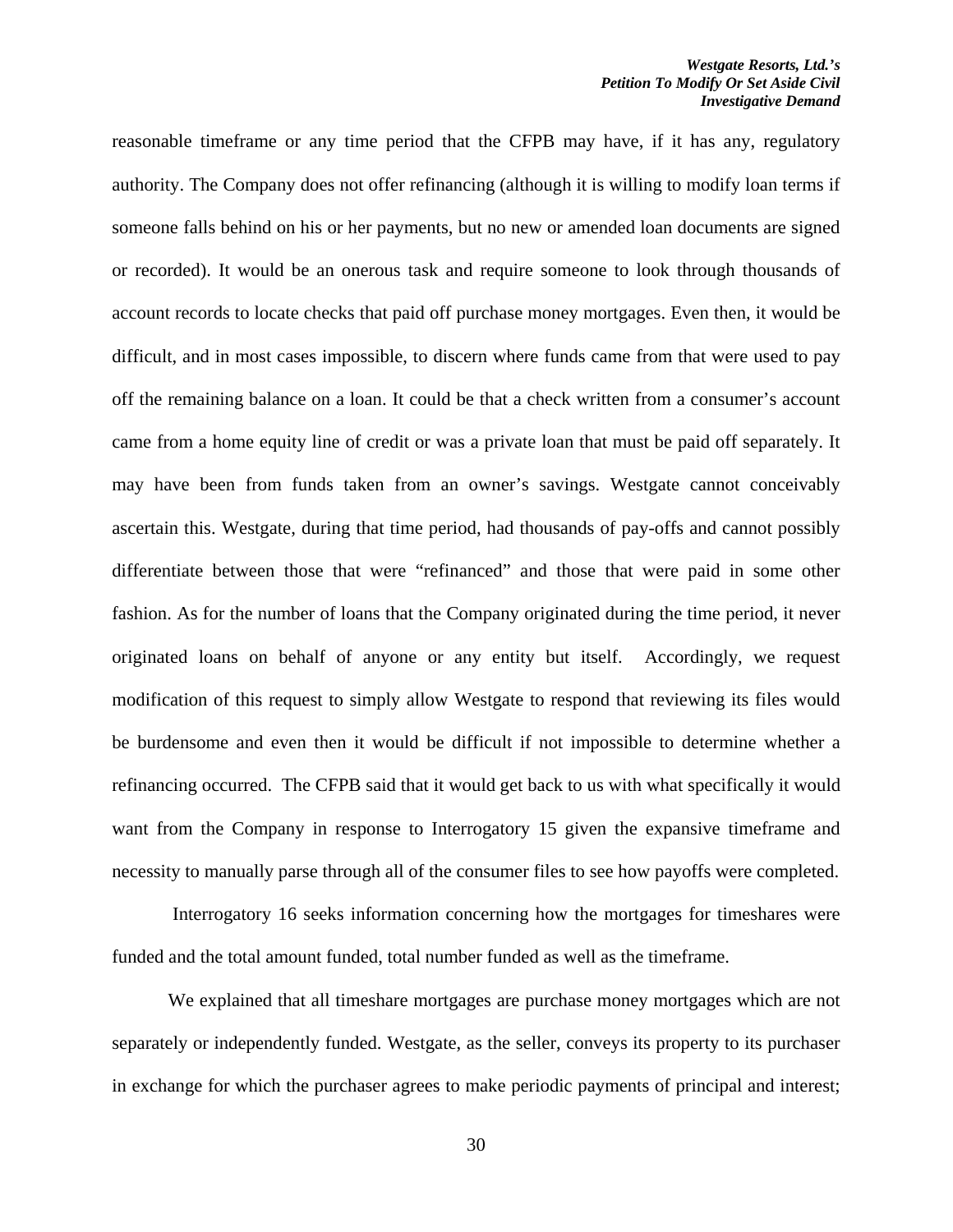that is the consideration for the mortgage transaction. This extremely standard form of purchase money financing is widely accepted and used for generations. We will confirm this information.

Interrogatory 17 seeks information concerning whether the Company itself held mortgages for the timeshares, or whether those mortgages were assigned or sold to another party. Correspondingly, it seeks the name of each Company entity that held mortgages, the total amount of the mortgages held by each entity, and the number of mortgages held by each entity. It also wanted the Company to identify all parties to whom the Company assigned or sold mortgages, the total amount of the mortgages assigned or sold to each party, and the number of the mortgages assigned or sold to each party.

We explained that the Company is the mortgagee on all of its transactions, but may use the mortgages as collateral while remaining responsible for servicing the loans. If there are any issues in collecting on a loan, the Company trades out the particular loan that is part of collateral and replaces it with a performing loan. Westgate also securitizes loans which requires that the Company open itself up to close scrutiny by other federal and state prudential regulatory authorities to ensure that it has properly loaned funds to consumers. The Company objects to the requested information as it has securitized many mortgages and used mortgages as collateral thousands of times over the years. Additionally, since the Company always remains the mortgagee and services all purchase money mortgages, the financial arrangements that the Company has with others relating to the purchase money mortgages are not consumer financial products or services and do not implicate any of the enumerated Federal consumer laws. Accordingly, the Company objects to those aspects of the request. With that said, the CFPB advised that it simply wants to understand what the general process for making loans and the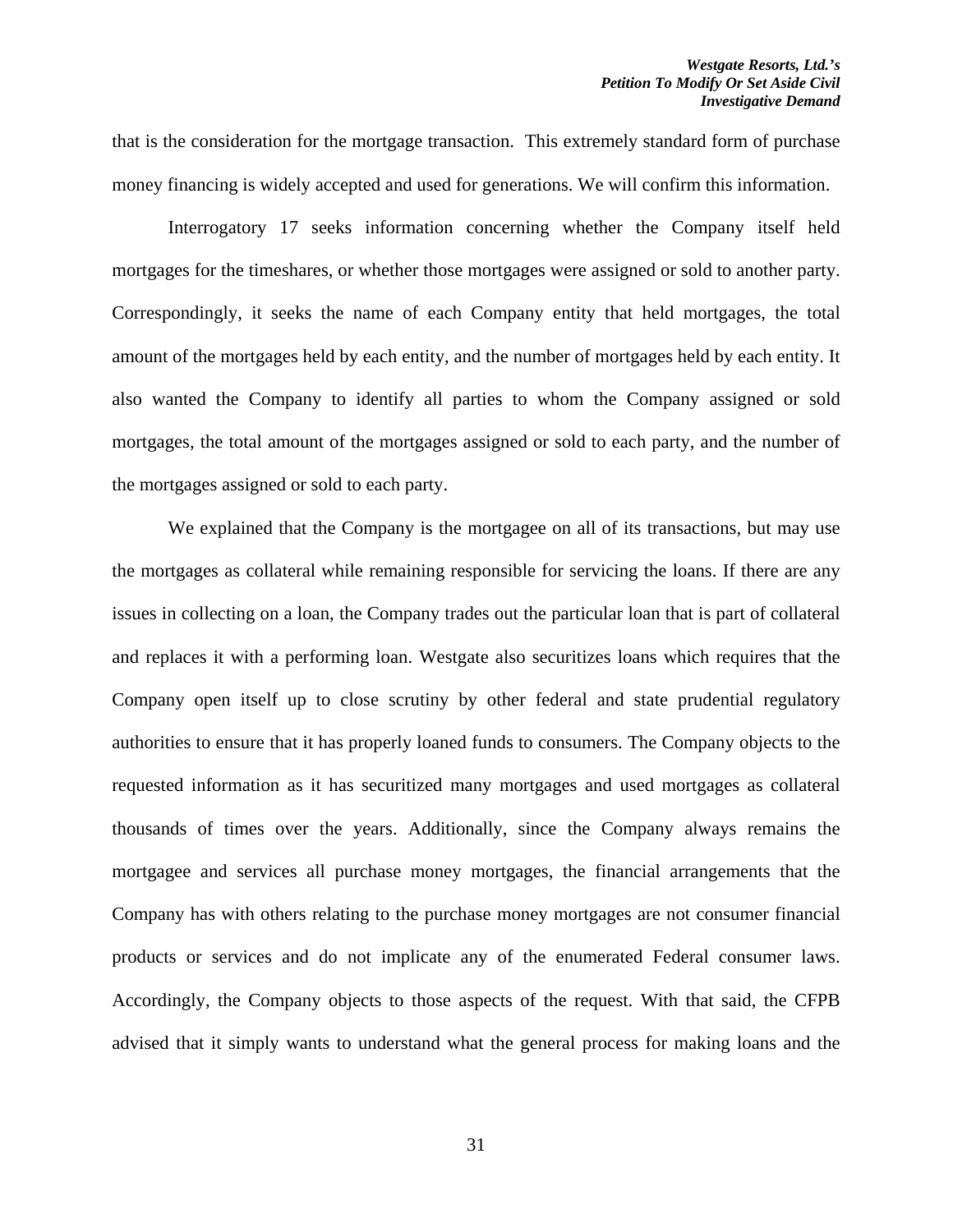Company agreed to generally describe such loan process. Please confirm that the interrogatory will be modified to seek such limited information.

Interrogatories 18 through 21 inquire into the open end credit plans, including credit cards, that the Company offered, arranged for or sold.

Based on our initial explanation of how the Company offers a Company branded credit card through Alliance Data and also works with the "Bill Me Later"/PayPal Credit, the CFPB agreed to accept a general description of products. Please confirm that the interrogatory will be modified to seek such limited information.

Interrogatories 22 and 23 inquire into the card, code, and other device that the Company offered or provided to consumers in the course of offering or selling timeshares.

Based on our initial explanations, the parties agreed that the Company will describe the preloaded cards used as premium incentives, and the Company branded Cruise and Travel Collection membership with \$500-\$1,000 discount cards. The CFPB wants to know if all purchasers get them and wants the Company to explain the characteristics of each card. Please confirm that the interrogatory will be modified to seek such limited information.

Interrogatory 25 requests that the Company identify all former employees who participated in the offering or sale of timeshares and left the company during the past 4 years, including their employment dates, location of employment, positions held and reason for termination.

Aside from our continuing jurisdictional objection, the overwhelming majority of these individuals are not involved in offering financial products or services. As we explained, this request is overbroad and encompasses thousands of individuals. The Company has seasonal marketing, which intentionally includes growth and contraction of its marketing team. Moreover,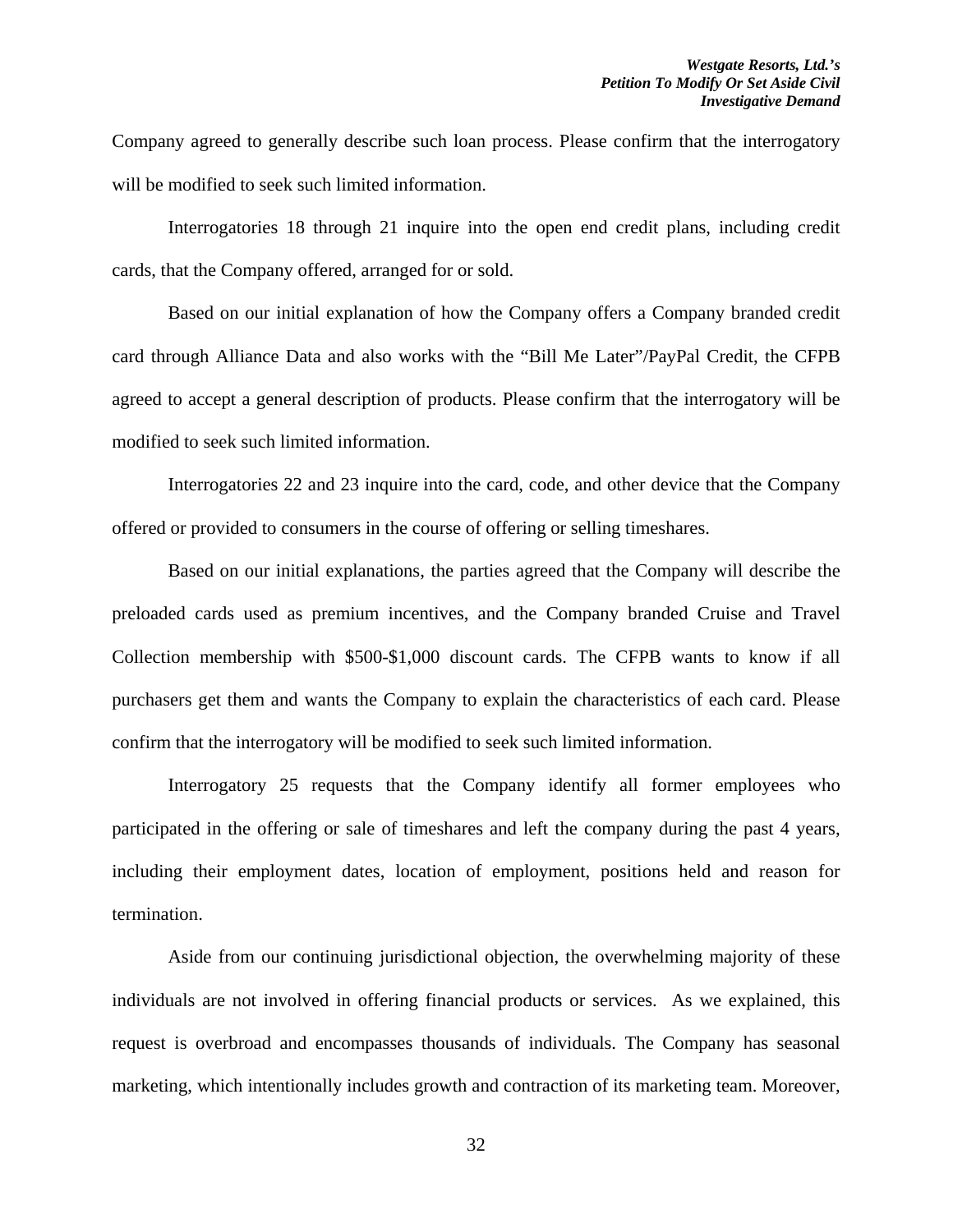while the Company codes the reasons for termination of employees, it is done on a more micro level in each location where the employee worked, requiring coordinating with each separate property. Pulling records of departed employees or independent contractors would potentially involve 3,000-8,000 individuals, the substantial majority of which have nothing to do with consumer financial products. As we further explained, there are sales managers who do discuss financing as well as agents involved in the execution of financing documents numbering in the hundreds rather than the thousands, and we are willing to provide information relating to these individuals. As we explained, while the Company's sales agents tour the property with customers they are not trained on matters relating to financing and are not involved in offering financing.. Accordingly, the Company objects, as unduly burdensome, to having to locate the records of the thousands of former sales agents who likely never discussed or offered financing. The Company requests that the interrogatory be modified to seek the requested information pertaining to managers and closing agents are involved in financing discussions or in the document execution process.

Interrogatory 26 requests that the Company identify all investigations, government or private litigation, or administrative proceedings in which the Company is a named defendant, including pending or settled/resolved matters.

The Company explained that it deals with many types of disputed or contested matters, most of which are not related to financial services. For example, since it has thousands of employees it has dealt with the full panoply of employee and labor disputes: EEOC, minimum wage, workers compensation disputes, *etc.* And since it has hosted hundreds of thousands of guests at its resorts, the Company has dealt with every manor of hospitality related claim. These matters are as far afield of the CFPB's jurisdiction as can be imagined. Accordingly, the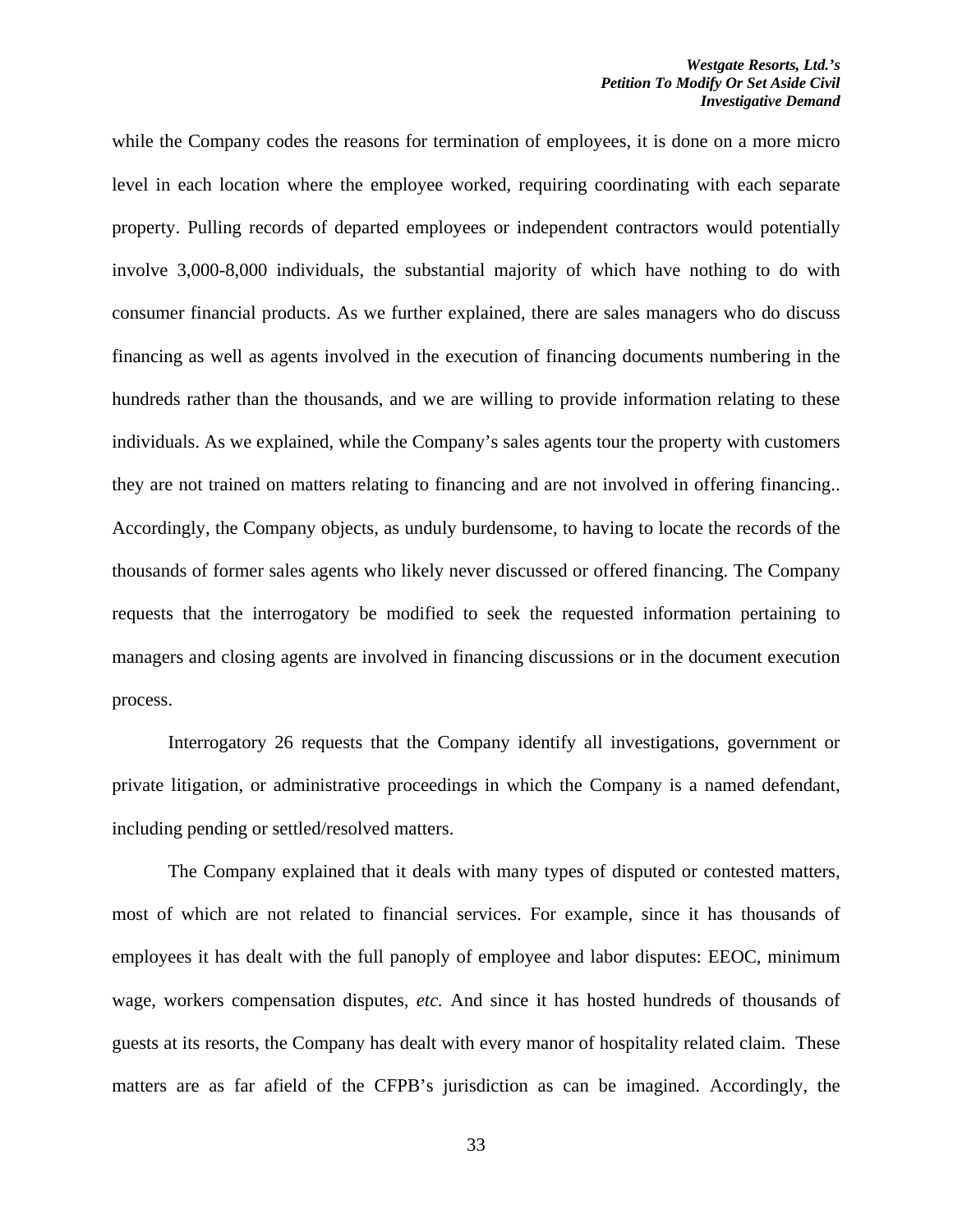Company requests that the interrogatory be more narrowly tailored to matters relating to consumer financial products and services. Even then, we noted that there are law firms/companies that are notorious for promising that for a fee of several thousand dollars they will get a timeshare owner out of an otherwise valid timeshare transaction. We expect that the CFPB has seen almost generic renditions of documents of this sort originating from these firms. Please confirm that the interrogatory will be modified to seek such limited information pertaining to financial products/services.

#### **Requests for Documents**:

Request for Documents 1 seeks exemplars of contracts that demonstrate differences described in the rights of consumers who purchase directly from the Company versus a resale from a third party.

The Company will provide exemplars of documents the consumers sign.

Request for Documents 2 seek exemplars of each document provided to consumers during the offering and sale of timeshares.

We explained that depending on the laws of the state governing the transaction, the Company may not have provided certain documents in printed form, but rather on a disk. We noted that we would work to place all of the documents to be reviewed electronically, but that we will provide a portfolio as a consumer would receive it, too. The CFPB also noted that they would like to know which documents are provided on a c.d. versus in tangible form and which documents are contained within the portfolio specifically.

Request for Documents 3 seeks all final versions policies and procedures, guidelines, scripts, promotional materials, and training materials relating to the offering, sale, and servicing of the timeshare.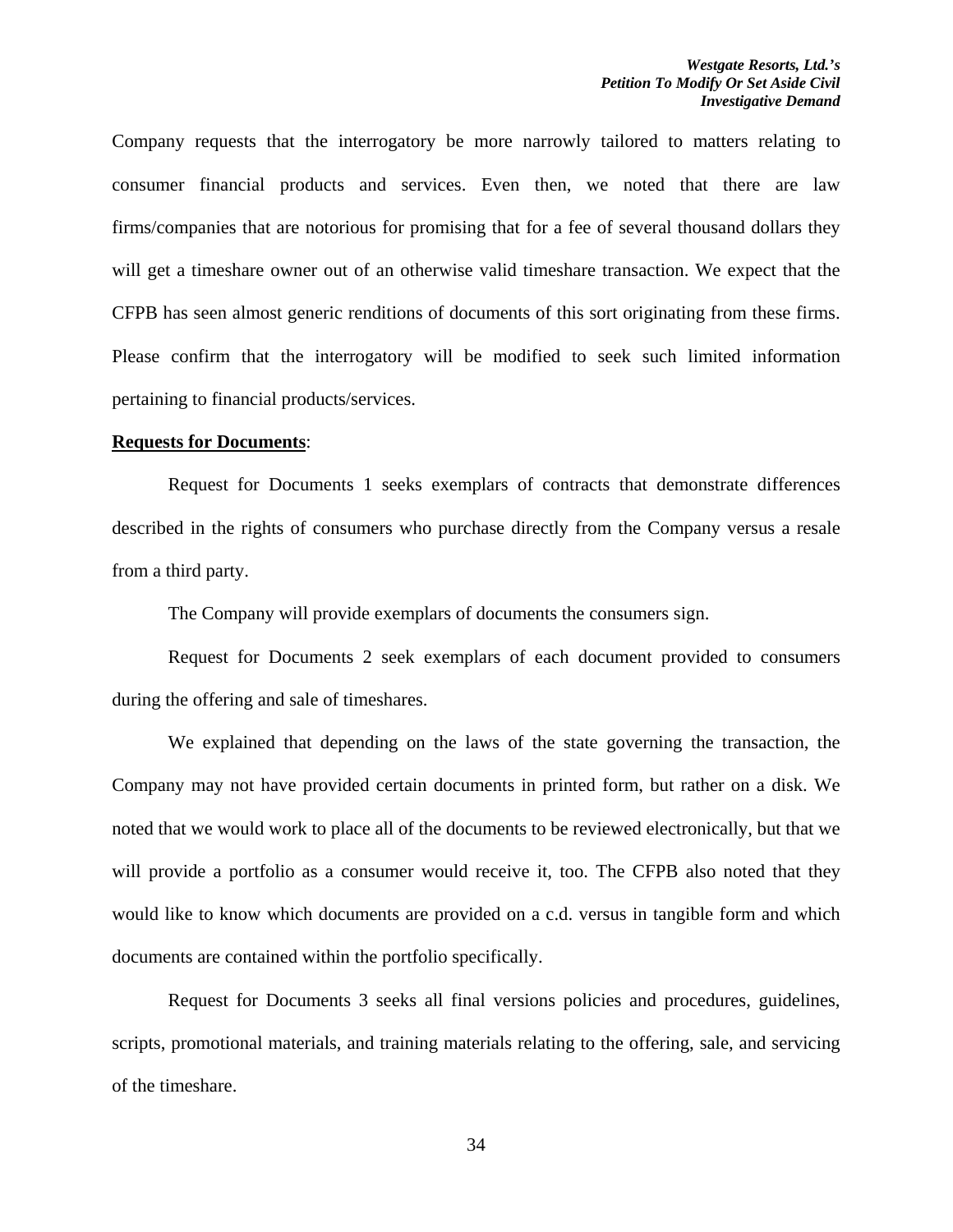The Company objects to this request to the extent that the documents sought do not pertain to consumer financial products and services. Likewise, many of these documents inevitably evolve over time and "final" is not generally associated with these type of materials. Requiring the Company to locate every version of such documents that may, for a time, have been "final" for each of its projects would be unduly burdensome.

The Company does not advertise how it finances the purchases of the timeshare or even that any financing is available. Indeed, any general marketing materials would not mention pricing or financing. Training materials exist at all levels of the company for sales and marketing; however, the Company objects to providing training materials to the extent such materials do not involve the offer of a consumer financial product. Further, such training materials are confidential and proprietary and to the extent provided must be held under confidentiality and, for instance, excluded from a possible FOIA request. The Company requests a modification to produce all final versions policies and procedures, guidelines, scripts, promotional materials, and training materials relating to the offering and servicing of consumer financial products.

Request for Documents 9 seeks all complaints from consumers relating to the Company's offering or sale of timeshares and seeks the complaint text and any documents that the consumer provided in connection with the complaint.

This request is overbroad to the extent it seeks complaints not related to consumer financial products and services. The Company has no objection to responding but will limit production to documents related to consumer financial products as opposed to and consistent with Westgate's continuing objection complaints relating to the marketing or sale of deeded real estate. The Company proposes to produce only those complaints that relate to the offering or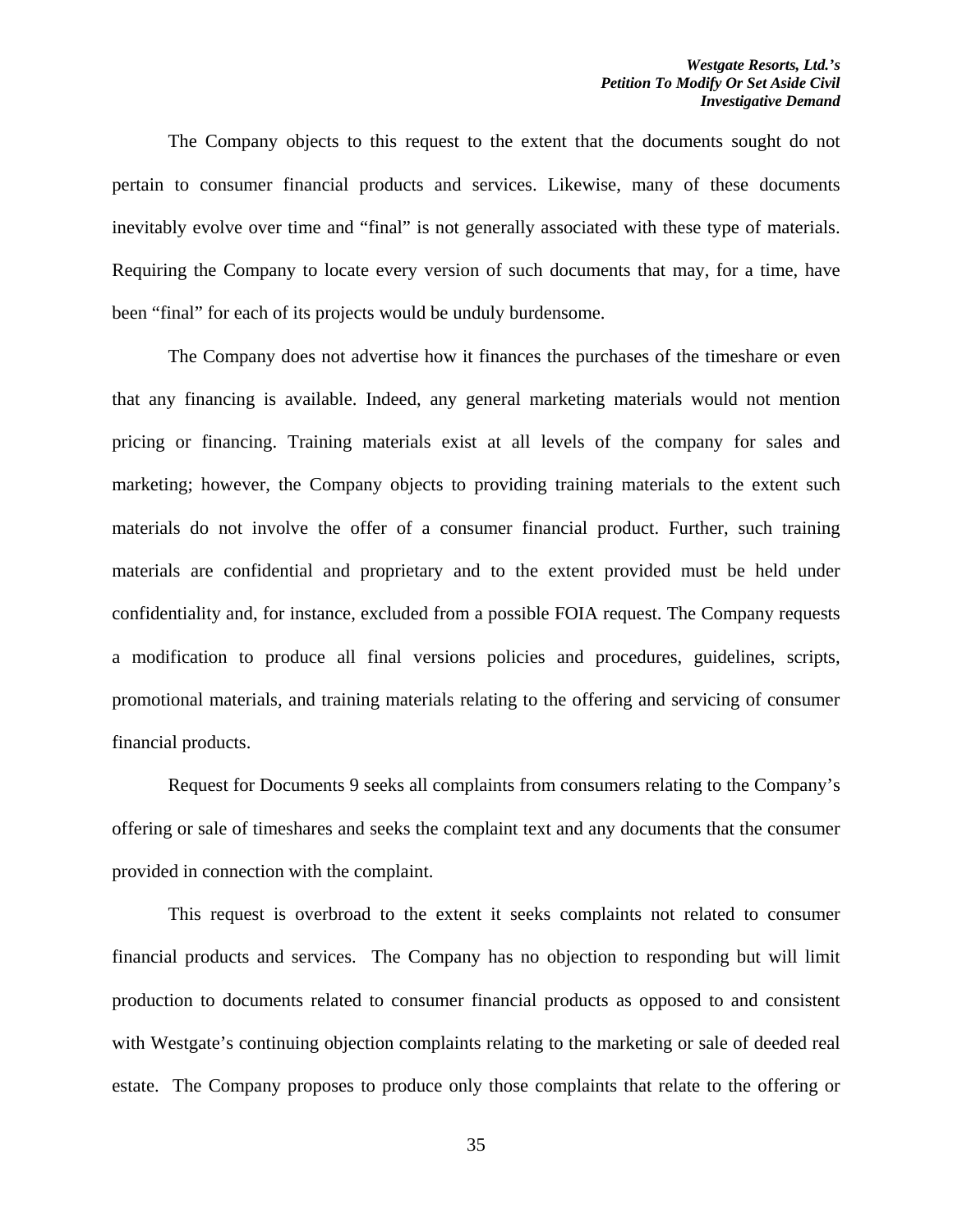sale of the consumer financing aspect of the Company's business and requests modification of this CID to limit the request in this regard.

#### **III. CONCLUSION**

Westgate is not seeking to avoid its obligations or even avoid demonstrating to the CFPB that Westgate is and always has been compliant with any rule or regulation it may be subject to follow. However, Westgate is simply asking that any such investigation be reasonable, narrowlytailored and limited in scope so as to address only those violations of law the CFPB actually believes Westgate is guilty of committing and limited to financial products and services that it offers. As drafted, the CID fails in that regard and does nothing more than impose hefty obligations, in many instances unrelated to financial products or services (i.e. the purchase money mortgages that it provides and services).

 The CID should be set aside, or, at the very least, modified to provide Westgate with a proper and specific notification of purpose and requests for documents and information confined within the contours of that particular purpose.

#### **STATEMENT PURSUANT TO RULE 1080.6(e)(1)**

 Pursuant to Rule 1080.6(e)(1) of the Rules Relating to Investigations, the undersigned counsel hereby states that, prior to the filing of this Petition, the undersigned attempted to engaged in good faith efforts to resolve the issues raised in this Petition but, as of the date of the filing of this Petition, has been unable to reach any agreement with the CFPB. $^{68}$  Specifically, the undersigned immediately called CFPB Enforcement Attorney, Joshua Orenstein, to coordinate a

<sup>68.</sup> The parties were able to tentatively agree to some matters during the October 8 meet and confer, as described more specifically above, but we have not yet received modifications in writing. More specific objections may be mandated in the event the CID is not set aside as requested, to the extent Westgate is unable to provide the requested documents, does not have the technical ability to search for the documents or other more specific objections that may be appropriate in response to a particular Interrogatory or Document Request.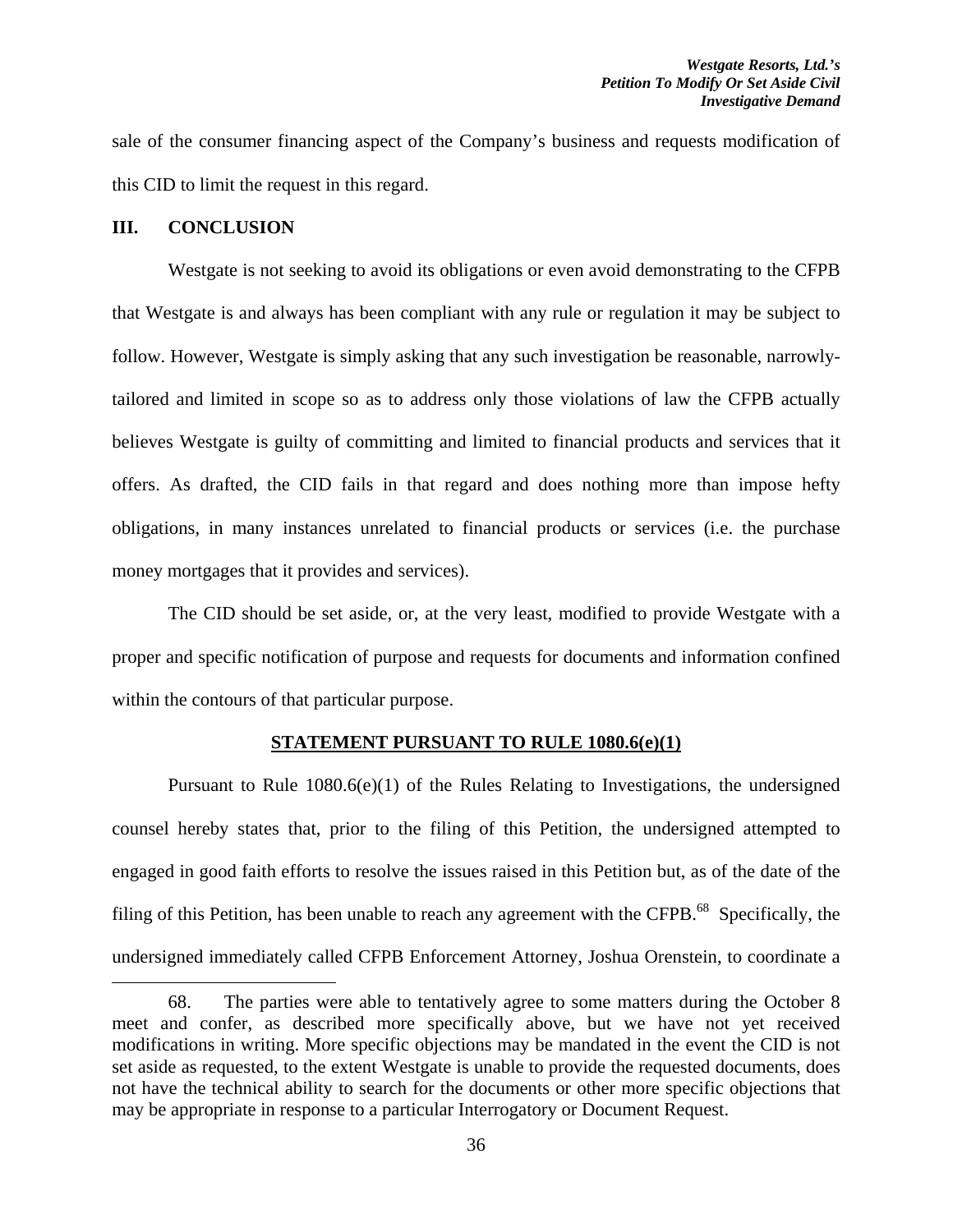meet and confer upon receiving a copy of the CID on October 1, 2015. Thereafter, Westgate's counsel e-mailed a letter on the morning of October 7 in anticipation of an October 8 meet and confer in order to outline Westgate's position with respect to the CID. Those who attended the October 8 telephonic meet and confer from approximately 10:00 a.m. to 12:20 p.m. Eastern on behalf of Westgate were John Dugan (CFO of Westgate), John Willman (Treasurer and VP of Mortgage Services at Westgate), Michael Marder (General Counsel for Westgate), as well as attorneys Richard Epstein, Robby Birnbaum, Len Lubart, Kathryn Saft and Franklin Homer of Greenspoon Marder, P.A. On the telephone representing the CFPB were Joshua Orenstein (Enforcement Attorney), Nelle Rohlich (Enforcement Attorney), Elizabeth Rosario (Paralegal Specialist), Ryan Thomas (Investigator), and Joe Calvarese (e-Law Litigation Support Specialist). Westgate's October 15, 2015 Letter Request for Modification then followed. No agreement on modification of the CID has, as yet, resulted.

### GREENSPOON MARDER, P.A.

Attorneys for Petitioner 200 E. Broward Blvd., Suite 1800 Fort Lauderdale, Florida 33301 Telephone: (954) 764-6660 Facsimile: (954) 343-6958

and

201 East Pine St, Suite 500 Orlando, Florida 32801 Telephone: (407) 425-6559 Facsimile: (407) 422-6583

By: */s/ Richard W. Epstein*  MICHAEL MARDER

 Florida Bar No. Michael.Marder@gmlaw.com RICHARD W. EPSTEIN Florida Bar No. 229091 Richard.Epstein@gmlaw.com